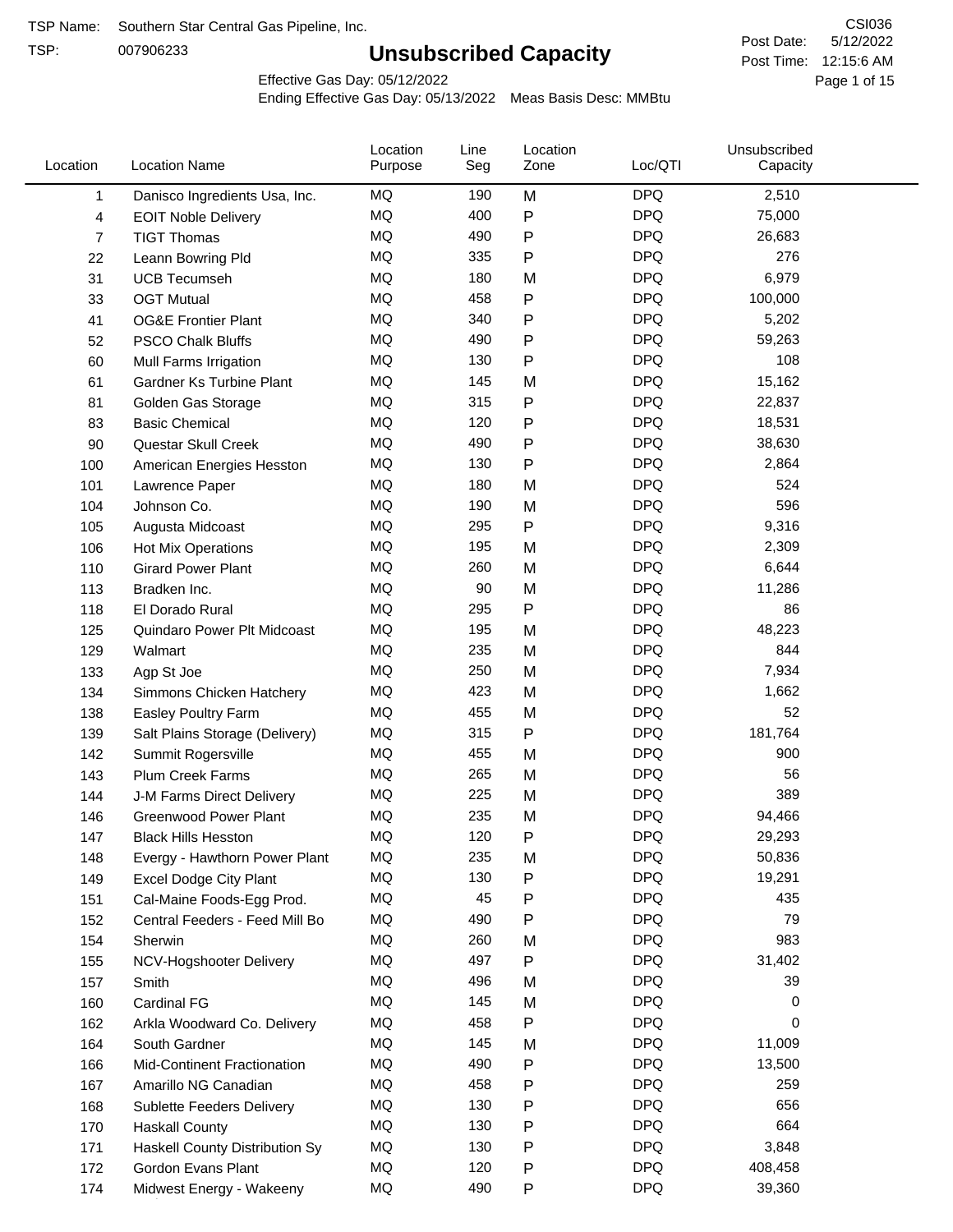TSP:

# **Unsubscribed Capacity**

5/12/2022 Page 2 of 15 Post Time: 12:15:6 AM CSI036 Post Date:

Effective Gas Day: 05/12/2022

| Location | <b>Location Name</b>                  | Location<br>Purpose | Line<br>Seg | Location<br>Zone | Loc/QTI    | Unsubscribed<br>Capacity |  |
|----------|---------------------------------------|---------------------|-------------|------------------|------------|--------------------------|--|
| 175      | <b>Industrial Park</b>                | <b>MQ</b>           | 455         | M                | <b>DPQ</b> | 18,613                   |  |
| 176      | Uc Flint Oaks Hunt Club               | MQ                  | 498         | M                | <b>DPQ</b> | 3                        |  |
| 178      | ONG-Enid                              | MQ                  | 405         | ${\sf P}$        | <b>DPQ</b> | 6,050                    |  |
| 179      | <b>ONG-SW Oklahoma City</b>           | MQ                  | 340         | Ρ                | <b>DPQ</b> | 33,833                   |  |
| 180      | <b>Superior Carney</b>                | MQ                  | 390         | $\mathsf{P}$     | <b>DPQ</b> | 12,290                   |  |
| 181      | <b>DCP NW Booster</b>                 | <b>MQ</b>           | 390         | ${\sf P}$        | <b>DPQ</b> | 3,761                    |  |
| 183      | <b>DCP West Edmond</b>                | <b>MQ</b>           | 400         | $\mathsf{P}$     | <b>DPQ</b> | 2,865                    |  |
| 184      | <b>Constellation NewEnergy -</b>      | MQ                  | 493         | M                | <b>DPQ</b> | 1,847                    |  |
| 185      | <b>Constellation NewEnergy -</b>      | MQ                  | 333         | $\mathsf{P}$     | <b>DPQ</b> | 3,502                    |  |
| 186      | Dennis Langley                        | MQ                  | 190         | M                | <b>DPQ</b> | 239                      |  |
| 189      | Dogwood Energy Power Plant            | MQ                  | 235         | M                | <b>DPQ</b> | 118,246                  |  |
| 193      | <b>KGS Cessna Delivery</b>            | MQ                  | 120         | ${\sf P}$        | <b>DPQ</b> | 5,410                    |  |
| 195      | <b>Black Hills Lyons</b>              | MQ                  | 45          | ${\sf P}$        | <b>DPQ</b> | 4,300                    |  |
| 197      | High Plains Ranch, LLC                | <b>MQ</b>           | 130         | $\mathsf{P}$     | <b>DPQ</b> | 1,180                    |  |
| 198      | West Drumright                        | <b>MQ</b>           | 390         | $\mathsf{P}$     | <b>DPQ</b> | 3,216                    |  |
| 202      | Evergy - West Gardner                 | <b>MQ</b>           | 145         | M                | <b>DPQ</b> | 96,401                   |  |
| 203      | <b>Black Hills- Southern Terminal</b> | MQ                  | 333         | ${\sf P}$        | <b>DPQ</b> | 65                       |  |
| 204      | Welch                                 | MQ                  | 225         | M                | <b>DPQ</b> | 290                      |  |
| 206      | Arma-Girard-Pittsburg                 | MQ                  | 260         | M                | <b>DPQ</b> | 29,402                   |  |
| 207      | Cher-Scam-W. Min-Carona-              | MQ                  | 260         | M                | <b>DPQ</b> | 546                      |  |
| 208      | <b>KGST Alden Interconnect</b>        | MQ                  | 490         | $\mathsf{P}$     | <b>DPQ</b> | 25,000                   |  |
| 501      | <b>Arkansas City</b>                  | MQ                  | 333         | M                | <b>DPQ</b> | 16,895                   |  |
| 510      | Clearwater                            | MQ                  | 120         | $\mathsf{P}$     | <b>DPQ</b> | 492                      |  |
| 512      | <b>Conway Springs</b>                 | MQ                  | 120         | ${\sf P}$        | <b>DPQ</b> | 1,499                    |  |
| 525      | Harper                                | <b>MQ</b>           | 120         | $\mathsf{P}$     | <b>DPQ</b> | 7,336                    |  |
| 530      | Kiowa                                 | MQ                  | 315         | $\mathsf{P}$     | <b>DPQ</b> | 1,217                    |  |
| 540      | Oxford                                | MQ                  | 333         | $\mathsf{P}$     | <b>DPQ</b> | 6,335                    |  |
| 590      | Wellington                            | <b>MQ</b>           | 333         | $\mathsf{P}$     | <b>DPQ</b> | 14,713                   |  |
| 610      | <b>Ks Prd Domestics</b>               | <b>MQ</b>           | 120         | $\mathsf{P}$     | <b>DPQ</b> | 82                       |  |
| 620      | Ok Prd Domestics                      | MQ                  | 400         | P                | <b>DPQ</b> | 45                       |  |
| 710      | <b>Ks Mkt Domestics</b>               | MQ                  | 90          | M                | <b>DPQ</b> | 961                      |  |
| 720      | Ok Mkt Domestics                      | MQ                  | 225         | M                | <b>DPQ</b> | 44                       |  |
| 730      | Mo Mkt Domestics                      | MQ                  | 455         | M                | <b>DPQ</b> | 8                        |  |
| 904      | Arnett                                | $\sf{MQ}$           | 458         | ${\sf P}$        | <b>DPQ</b> | 1,069                    |  |
| 912      | Capron                                | $\sf{MQ}$           | 315         | $\mathsf{P}$     | <b>DPQ</b> | 110                      |  |
| 1103     | Olathe, KS                            | $\sf{MQ}$           | 190         | M                | <b>DPQ</b> | 92                       |  |
| 2008     | Barnsdall                             | MQ                  | 357         | P                | <b>DPQ</b> | 839                      |  |
| 2009     | Bartlesville & Dewey                  | MQ                  | 357         | ${\sf P}$        | <b>DPQ</b> | 47,112                   |  |
| 2016     | Delaware                              | MQ                  | 497         | $\mathsf{P}$     | <b>DPQ</b> | 224                      |  |
| 2056     | Nowata                                | $\sf{MQ}$           | 497         | Ρ                | <b>DPQ</b> | 7,113                    |  |
| 2064     | Pawhuska                              | MQ                  | 334         | P                | <b>DPQ</b> | 7,755                    |  |
| 2101     | Vinita                                | MQ                  | 225         | M                | <b>DPQ</b> | 7,655                    |  |
| 3504     | Alden                                 | MQ                  | 490         | Ρ                | <b>DPQ</b> | 185                      |  |
| 3508     | Barnard                               | $\sf{MQ}$           | 265         | M                | <b>DPQ</b> | 157                      |  |
| 3512     | Chase                                 | MQ                  | 45          | Ρ                | <b>DPQ</b> | 340                      |  |
| 3520     | Ellsworth                             | MQ                  | 265         | M                | <b>DPQ</b> | 1,692                    |  |
| 3524     | Frederick                             | MQ                  | 265         | M                | <b>DPQ</b> | 60                       |  |
| 3528     | Geneseo                               | MQ                  | 265         | M                | <b>DPQ</b> | 712                      |  |
| 3544     | Kanopolis                             | $\sf{MQ}$           | 265         | M                | <b>DPQ</b> | 457                      |  |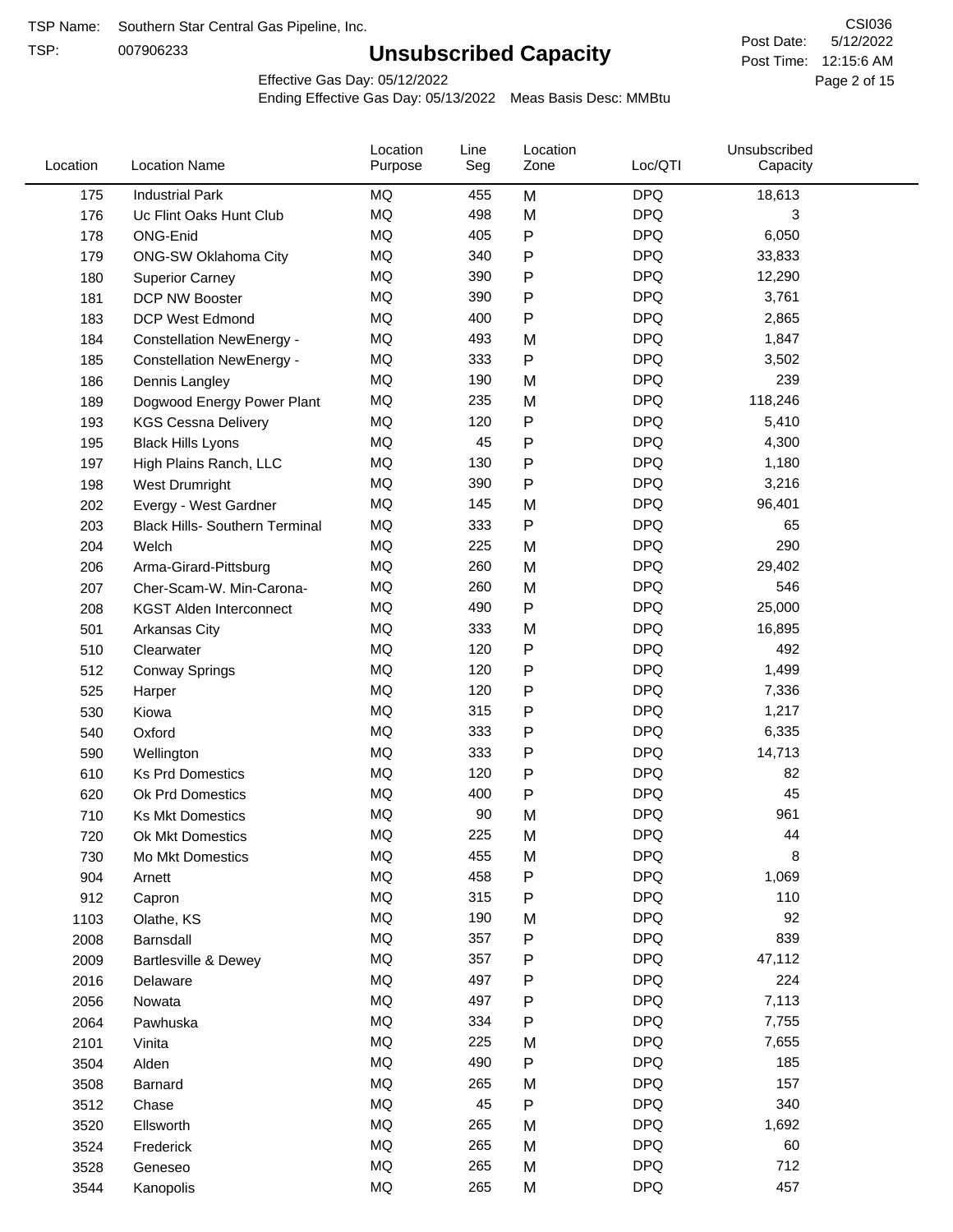TSP: 

# **Unsubscribed Capacity**

5/12/2022 Page 3 of 15 Post Time: 12:15:6 AM CSI036 Post Date:

Effective Gas Day: 05/12/2022

| Location | <b>Location Name</b>      | Location<br>Purpose | Line<br>Seg | Location<br>Zone | Loc/QTI    | Unsubscribed<br>Capacity |  |
|----------|---------------------------|---------------------|-------------|------------------|------------|--------------------------|--|
| 3548     | Lincoln                   | <b>MQ</b>           | 265         | M                | <b>DPQ</b> | 4,528                    |  |
| 3551     | Lucas                     | <b>MQ</b>           | 265         | M                | <b>DPQ</b> | 711                      |  |
| 3553     | Luray                     | <b>MQ</b>           | 265         | M                | <b>DPQ</b> | 77                       |  |
| 3555     | Minneapolis               | <b>MQ</b>           | 265         | M                | <b>DPQ</b> | 1,424                    |  |
| 3572     | Raymond                   | <b>MQ</b>           | 490         | $\sf P$          | <b>DPQ</b> | 75                       |  |
| 3576     | Sylvan Grove              | <b>MQ</b>           | 265         | M                | <b>DPQ</b> | 134                      |  |
| 3588     | Vesper                    | <b>MQ</b>           | 265         | M                | <b>DPQ</b> | 42                       |  |
| 3608     | <b>Beloit</b>             | <b>MQ</b>           | 265         | M                | <b>DPQ</b> | 12,605                   |  |
| 3610     | <b>Burr Oak</b>           | <b>MQ</b>           | 265         | M                | <b>DPQ</b> | 168                      |  |
| 3612     | <b>Cawker City</b>        | <b>MQ</b>           | 265         | M                | <b>DPQ</b> | 625                      |  |
| 3616     | Downs                     | <b>MQ</b>           | 265         | M                | <b>DPQ</b> | 382                      |  |
| 3620     | Esbon                     | <b>MQ</b>           | 265         | M                | <b>DPQ</b> | 63                       |  |
| 3624     | Formosa                   | <b>MQ</b>           | 265         | M                | <b>DPQ</b> | 120                      |  |
| 3628     | Glen Elder                | <b>MQ</b>           | 265         | M                | <b>DPQ</b> | 125                      |  |
| 3640     | Jewell                    | <b>MQ</b>           | 265         | M                | <b>DPQ</b> | 66                       |  |
| 3648     | Lebanon                   | <b>MQ</b>           | 265         | M                | <b>DPQ</b> | 178                      |  |
| 3652     | Mankato                   | <b>MQ</b>           | 265         | M                | <b>DPQ</b> | 1,807                    |  |
| 3654     | Montrose                  | <b>MQ</b>           | 265         | M                | <b>DPQ</b> | 192                      |  |
| 3660     | Osborne                   | <b>MQ</b>           | 265         | M                | <b>DPQ</b> | 4,776                    |  |
| 3676     | Smith Center              | <b>MQ</b>           | 265         | M                | <b>DPQ</b> | 1,401                    |  |
| 4812     | Carthage, Jasper, & Lamar | <b>MQ</b>           | 450         | M                | <b>DPQ</b> | 5,570                    |  |
| 5002     | East Liberty Receipt      | M <sub>2</sub>      | 260         | M                | <b>RPQ</b> | 42,602                   |  |
| 6565     | Murray Gil Plant          | <b>MQ</b>           | 120         | P                | <b>DPQ</b> | 166,038                  |  |
| 6704     | Atlanta                   | <b>MQ</b>           | 333         | M                | <b>DPQ</b> | 107                      |  |
| 6706     | Augusta & Leon            | <b>MQ</b>           | 295         | ${\sf P}$        | <b>DPQ</b> | 46,347                   |  |
| 6712     | Benton                    | <b>MQ</b>           | 300         | M                | <b>DPQ</b> | 22                       |  |
| 6714     | Burden                    | <b>MQ</b>           | 333         | M                | <b>DPQ</b> | 137                      |  |
| 6716     | Cambridge                 | <b>MQ</b>           | 333         | M                | <b>DPQ</b> | 83                       |  |
| 6720     | Dexter                    | <b>MQ</b>           | 333         | M                | <b>DPQ</b> | 128                      |  |
| 6722     | Douglas                   | <b>MQ</b>           | 295         | ${\sf P}$        | <b>DPQ</b> | 4,069                    |  |
| 6724     | El Dorado                 | <b>MQ</b>           | 300         | M                | <b>DPQ</b> | 14,336                   |  |
| 6764     | Potwin                    | <b>MQ</b>           | 300         | M                | <b>DPQ</b> | 125                      |  |
| 6780     | Towanda                   | MQ                  | 300         | M                | <b>DPQ</b> | 6                        |  |
| 6828     | Grenola                   | <b>MQ</b>           | 333         | M                | <b>DPQ</b> | 127                      |  |
| 6852     | Madison                   | <b>MQ</b>           | 140         | M                | <b>DPQ</b> | 379                      |  |
| 6860     | Olpe                      | <b>MQ</b>           | 140         | M                | <b>DPQ</b> | 129                      |  |
| 7158     | <b>OFS Maysville</b>      | M <sub>2</sub>      | 385         | ${\sf P}$        | <b>RPQ</b> | 2,486                    |  |
| 9012     | Circleville               | <b>MQ</b>           | 90          | M                | <b>DPQ</b> | 133                      |  |
| 9020     | Everest                   | <b>MQ</b>           | 90          | M                | <b>DPQ</b> | 167                      |  |
| 9024     | Fairview                  | <b>MQ</b>           | 90          | M                | <b>DPQ</b> | 171                      |  |
| 9026     | <b>Falls City</b>         | <b>MQ</b>           | 90          | M                | <b>DPQ</b> | 12,490                   |  |
| 9032     | Hamlin                    | <b>MQ</b>           | 90          | M                | <b>DPQ</b> | 50                       |  |
| 9034     | Hiawatha                  | <b>MQ</b>           | 90          | M                | <b>DPQ</b> | 2,895                    |  |
| 9036     | Holton                    | <b>MQ</b>           | 90          | M                | <b>DPQ</b> | 4,675                    |  |
| 9038     | Horton                    | <b>MQ</b>           | 90          | M                | <b>DPQ</b> | 1,821                    |  |
| 9040     | Huron                     | <b>MQ</b>           | 90          | M                | <b>DPQ</b> | 30                       |  |
| 9042     | Highland & Robinson       | <b>MQ</b>           | 90          | M                | <b>DPQ</b> | 844                      |  |
| 9052     | Morrill                   | <b>MQ</b>           | 90          | M                | <b>DPQ</b> | 228                      |  |
| 9054     | Muscotah                  | <b>MQ</b>           | 90          | M                | <b>DPQ</b> | 612                      |  |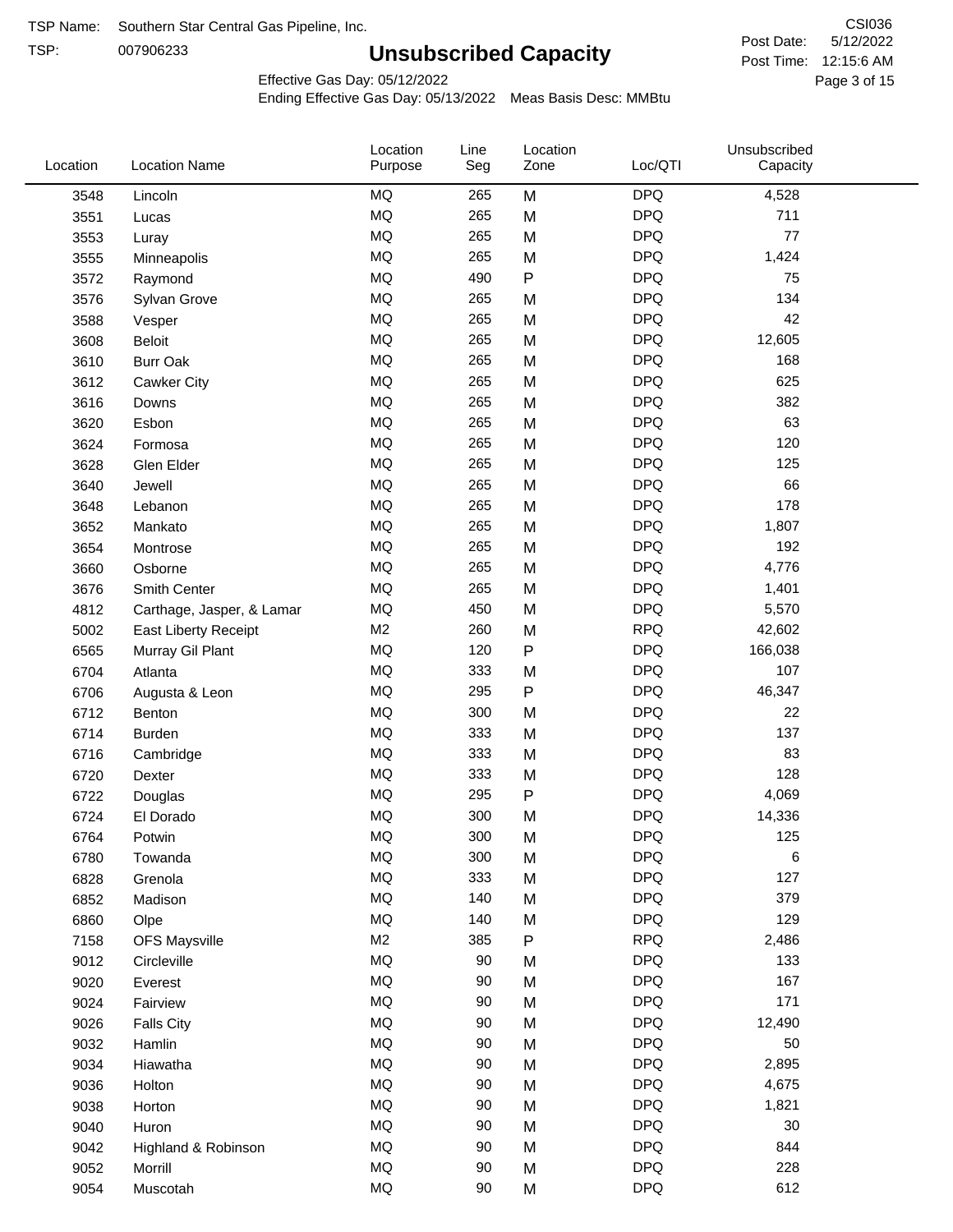TSP:

# **Unsubscribed Capacity**

5/12/2022 Page 4 of 15 Post Time: 12:15:6 AM CSI036 Post Date:

Effective Gas Day: 05/12/2022

| Location | <b>Location Name</b>            | Location<br>Purpose | Line<br>Seg | Location<br>Zone | Loc/QTI    | Unsubscribed<br>Capacity |  |
|----------|---------------------------------|---------------------|-------------|------------------|------------|--------------------------|--|
| 9057     | Netawaka                        | <b>MQ</b>           | 90          | M                | <b>DPQ</b> | 48                       |  |
| 9059     | Nortonville & Winchester        | MQ                  | 180         | M                | <b>DPQ</b> | 12                       |  |
| 9064     | Oskaloosa                       | MQ                  | 180         | M                | <b>DPQ</b> | 177                      |  |
| 9066     | Ozawkie                         | MQ                  | 180         | M                | <b>DPQ</b> | 231                      |  |
| 9075     | Reserve                         | <b>MQ</b>           | 90          | M                | <b>DPQ</b> | 72                       |  |
| 9079     | Sabetha                         | <b>MQ</b>           | 90          | M                | <b>DPQ</b> | 11,276                   |  |
| 9091     | <b>Valley Falls</b>             | <b>MQ</b>           | 180         | M                | <b>DPQ</b> | 1,271                    |  |
| 9093     | Wathena, Elwood & Troy          | <b>MQ</b>           | 250         | M                | <b>DPQ</b> | 6,996                    |  |
| 9095     | Whiting                         | MQ                  | 90          | M                | <b>DPQ</b> | 40                       |  |
| 9097     | Willis                          | <b>MQ</b>           | 90          | M                | <b>DPQ</b> | 208                      |  |
| 9657     | South Glavin, KS TB             | MQ                  | 145         | M                | <b>DPQ</b> | 36,000                   |  |
| 9835     | Hutchinson                      | MQ                  | 490         | P                | <b>DPQ</b> | 279                      |  |
| 10731    | Chelin Pld                      | M <sub>2</sub>      | 315         | P                | <b>RPQ</b> | 12,086                   |  |
| 10847    | Olathe, KS East TB              | <b>MQ</b>           | 145         | M                | <b>DPQ</b> | 1,000                    |  |
| 10997    | EGT Jane - Receipt              | M <sub>2</sub>      | 423         | M                | <b>RPQ</b> | 146,982                  |  |
| 11138    | Anr Brown Emergency             | M <sub>2</sub>      | 90          | M                | <b>RPQ</b> | 23,860                   |  |
| 11377    | Transwestern Canadian - Rec.    | M <sub>2</sub>      | 458         | P                | <b>RPQ</b> | 56,705                   |  |
| 11435    | <b>OkTex Marsh Interconnect</b> | M <sub>2</sub>      | 458         | P                | <b>RPQ</b> | 47,447                   |  |
| 11704    | Alba-Purcell-Neck City          | MQ                  | 450         | M                | <b>DPQ</b> | 77                       |  |
| 11709    | Carl Junction                   | <b>MQ</b>           | 260         | M                | <b>DPQ</b> | 3,766                    |  |
| 11712    | Carterville                     | MQ                  | 450         | M                | <b>DPQ</b> | 6,134                    |  |
| 11716    | Duenweg                         | MQ                  | 450         | M                | <b>DPQ</b> | 1,984                    |  |
| 11740    | Joplin-Galloway                 | <b>MQ</b>           | 450         | M                | <b>DPQ</b> | 44,900                   |  |
| 11772    | <b>Reddings Mill</b>            | <b>MQ</b>           | 225         | M                | <b>DPQ</b> | 370                      |  |
| 11776    | Saginaw                         | <b>MQ</b>           | 450         | M                | <b>DPQ</b> | 82                       |  |
| 11778    | Smithfield                      | MQ                  | 260         | M                | <b>DPQ</b> | 50                       |  |
| 11779    | <b>Stones Corner</b>            | MQ                  | 450         | M                | <b>DPQ</b> | 67                       |  |
| 11792    | Webb City                       | <b>MQ</b>           | 450         | M                | <b>DPQ</b> | 3,052                    |  |
| 12723    | DCP - Kingfisher                | M <sub>2</sub>      | 400         | P                | <b>RPQ</b> | 12,876                   |  |
| 12782    | Herndon Pld                     | M <sub>2</sub>      | 333         | M                | <b>RPQ</b> | 2,822                    |  |
| 13011    | <b>OGT Mutual</b>               | M <sub>2</sub>      | 458         | P                | <b>RPQ</b> | 102,797                  |  |
| 13144    | Own Resources - Waverly         | M <sub>2</sub>      | 490         | P                | <b>RPQ</b> | 29,475                   |  |
| 13194    | <b>Superior Carney Plant</b>    | M <sub>2</sub>      | 390         | P                | <b>RPQ</b> | 36,616                   |  |
| 13565    | St. Francis                     | M <sub>2</sub>      | 490         | Ρ                | <b>RPQ</b> | 17,798                   |  |
| 13604    | Olathe, KS Naval Base TB        | MQ                  | 190         | M                | <b>DPQ</b> | 4,000                    |  |
| 13644    | Kansas City, Kansas             | MQ                  | 115         | M                | <b>DPQ</b> | 170,108                  |  |
| 13735    | State Line Pld                  | M <sub>2</sub>      | 490         | P                | <b>RPQ</b> | 15,750                   |  |
| 13745    | Kansas City, MO                 | MQ                  | 195         | M                | <b>DPQ</b> | 165,756                  |  |
| 13746    | Grain Valley & Lake Lotawana    | MQ                  | 235         | M                | <b>DPQ</b> | 223,050                  |  |
| 13747    | Kentucky Avenue                 | MQ                  | 235         | M                | <b>DPQ</b> | 60,000                   |  |
| 13748    | 47th & 71st & Stateline         | MQ                  | 115         | M                | <b>DPQ</b> | 267,453                  |  |
| 13906    | Bonny Reservoir Pld             | M <sub>2</sub>      | 490         | Ρ                | <b>RPQ</b> | 44,606                   |  |
| 14027    | Mullendore Pld                  | M <sub>2</sub>      | 335         | Ρ                | <b>RPQ</b> | 6,646                    |  |
| 14155    | Chase County Pld                | M <sub>2</sub>      | 140         | M                | <b>RPQ</b> | 3,841                    |  |
| 14377    | DCP Mustang Plt                 | M <sub>2</sub>      | 340         | Ρ                | <b>RPQ</b> | 11,744                   |  |
| 14391    | <b>REP - North Williams</b>     | M <sub>2</sub>      | 495         | M                | <b>RPQ</b> | 32,434                   |  |
| 14513    | Cimarron Pipeline               | M <sub>2</sub>      | 315         | P                | <b>RPQ</b> | 9,761                    |  |
| 14872    | Own Resources - Wray            | M <sub>2</sub>      | 490         | P                | <b>RPQ</b> | 16,513                   |  |
| 14965    | CIG Riner                       | M <sub>2</sub>      | 490         | P                | <b>RPQ</b> | 51,538                   |  |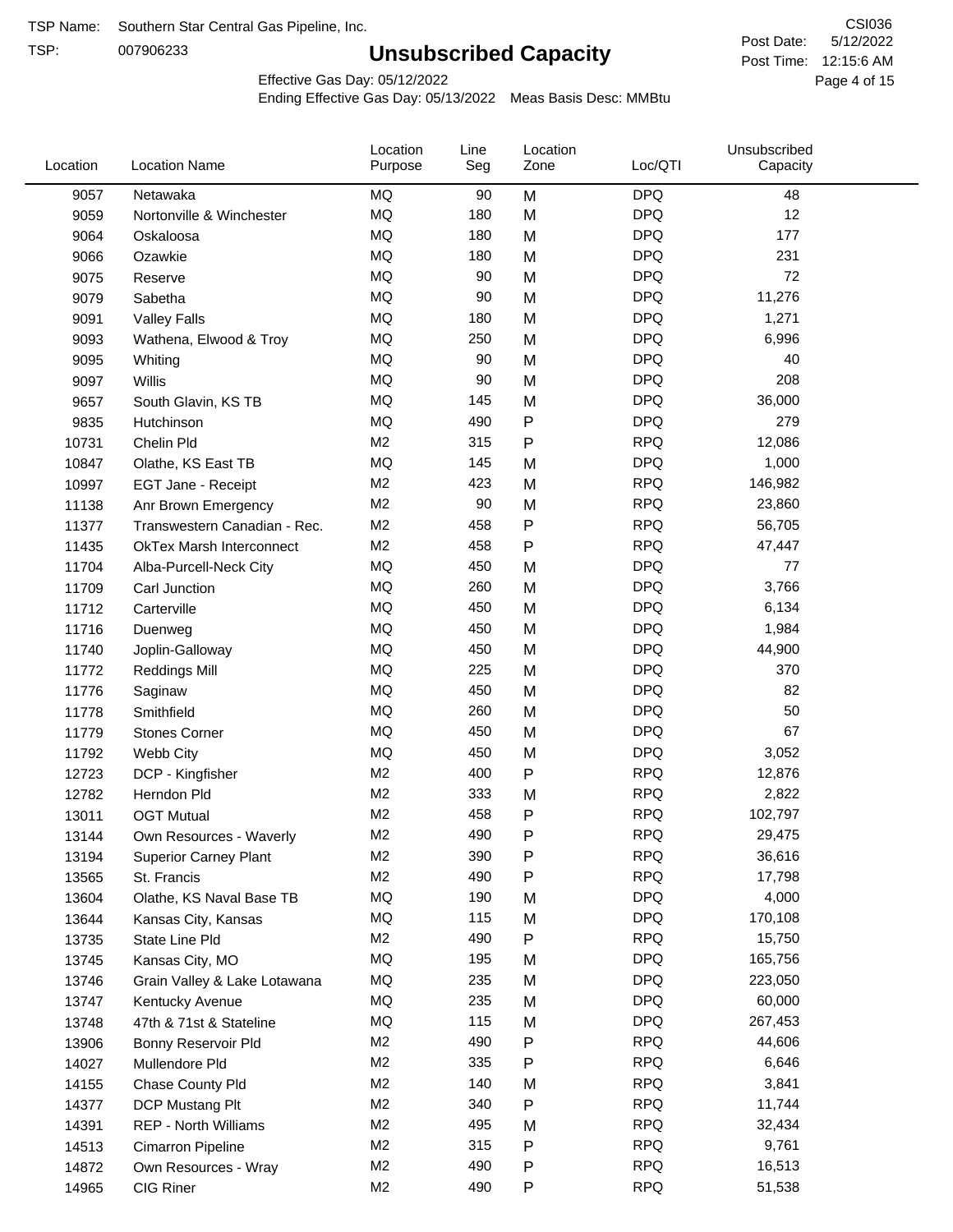TSP:

# **Unsubscribed Capacity**

5/12/2022 Page 5 of 15 Post Time: 12:15:6 AM CSI036 Post Date:

Effective Gas Day: 05/12/2022

| Location | <b>Location Name</b>               | Location<br>Purpose | Line<br>Seg | Location<br>Zone | Loc/QTI    | Unsubscribed<br>Capacity |  |
|----------|------------------------------------|---------------------|-------------|------------------|------------|--------------------------|--|
| 14971    | <b>KGST Ark River</b>              | M <sub>2</sub>      | 130         | P                | <b>RPQ</b> | 56,934                   |  |
| 15011    | <b>EOIT Noble</b>                  | M <sub>2</sub>      | 400         | P                | <b>RPQ</b> | 46,050                   |  |
| 15012    | Cleveland Mo                       | <b>MQ</b>           | 235         | M                | <b>DPQ</b> | 26                       |  |
| 15020    | East Lynne & Garden City           | <b>MQ</b>           | 235         | M                | <b>DPQ</b> | 830                      |  |
| 15024    | Freeman                            | <b>MQ</b>           | 235         | M                | <b>DPQ</b> | 76                       |  |
| 15032    | Holden                             | <b>MQ</b>           | 235         | M                | <b>DPQ</b> | 4,017                    |  |
| 15044    | Kingsville                         | <b>MQ</b>           | 235         | M                | <b>DPQ</b> | 41                       |  |
| 15050    | Lone Jack                          | <b>MQ</b>           | 235         | M                | <b>DPQ</b> | 288                      |  |
| 15064    | Peculiar                           | <b>MQ</b>           | 235         | M                | <b>DPQ</b> | 2,265                    |  |
| 15066    | Pleasant Hill                      | <b>MQ</b>           | 235         | M                | <b>DPQ</b> | 4,776                    |  |
| 15117    | Hulah                              | M <sub>2</sub>      | 335         | P                | <b>RPQ</b> | 2,730                    |  |
| 15142    | <b>EOIT McClain</b>                | M <sub>2</sub>      | 385         | P                | <b>RPQ</b> | 91,338                   |  |
| 15216    | Dearborn MO                        | MQ                  | 250         | M                | <b>DPQ</b> | 1,372                    |  |
| 15223    | Nimrod                             | M <sub>2</sub>      | 340         | P                | <b>RPQ</b> | 23,446                   |  |
| 15236    | Questar Skull Creek                | M <sub>2</sub>      | 490         | P                | <b>RPQ</b> | 49,874                   |  |
| 15253    | DCP - Cimarron Plant               | M <sub>2</sub>      | 458         | P                | <b>RPQ</b> | 117,425                  |  |
| 15256    | New Market & Trimble               | <b>MQ</b>           | 250         | M                | <b>DPQ</b> | 92                       |  |
| 15266    | <b>CIG Floris</b>                  | M <sub>2</sub>      | 315         | P                | <b>RPQ</b> | 81,012                   |  |
| 15300    | <b>OFS Stateline</b>               | M <sub>2</sub>      | 458         | P                | <b>RPQ</b> | 48,284                   |  |
| 15343    | St. Francis Pld                    | M <sub>2</sub>      | 490         | P                | <b>RPQ</b> | 13,960                   |  |
| 15405    | Golden Gas Pld                     | M <sub>2</sub>      | 315         | P                | <b>RPQ</b> | 25,274                   |  |
| 15430    | Velma Gas Plant                    | M <sub>2</sub>      | 385         | P                | <b>RPQ</b> | 53,846                   |  |
| 15433    | Scout - Satanta                    | M <sub>2</sub>      | 130         | P                | <b>RPQ</b> | 185,442                  |  |
| 15857    | DCP - Sholem                       | M <sub>2</sub>      | 385         | P                | <b>RPQ</b> | 2,182                    |  |
| 15907    | Cowley Gas Systems, LLC            | M <sub>2</sub>      | 333         | M                | <b>RPQ</b> | 3,084                    |  |
| 16013    | South Olathe TB                    | MQ                  | 145         | M                | <b>DPQ</b> | 24,000                   |  |
| 16289    | Scout - Jayhawk                    | M <sub>2</sub>      | 130         | P                | <b>RPQ</b> | 125,886                  |  |
| 16294    | Wamsutter - Echo Springs           | M <sub>2</sub>      | 490         | P                | <b>RPQ</b> | 223,278                  |  |
| 16376    | Salt Plains Storage                | M <sub>2</sub>      | 315         | P                | <b>RPQ</b> | 225,257                  |  |
| 16453    | <b>ETC Texas Pipeline Beaver</b>   | M <sub>2</sub>      | 315         | P                | <b>RPQ</b> | 86,510                   |  |
| 16478    | Envirotek Fuel Systems Inc         | M <sub>2</sub>      | 497         | P                | <b>RPQ</b> | 4,818                    |  |
| 16508    | Blue Jacket                        | <b>MQ</b>           | 225         | M                | <b>DPQ</b> | 81                       |  |
| 16516    | Commerce                           | MQ                  | 225         | M                | <b>DPQ</b> | 6,869                    |  |
| 16532    | Hockerville                        | <b>MQ</b>           | 225         | M                | <b>DPQ</b> | 219                      |  |
| 16534    | Quapaw                             | M <sub>2</sub>      | 225         | M                | <b>RPQ</b> | 29,362                   |  |
| 16552    | Miami                              | MQ                  | 225         | M                | <b>DPQ</b> | 28,664                   |  |
| 16562    | Republican                         | M <sub>2</sub>      | 490         | Ρ                | <b>RPQ</b> | 108,219                  |  |
| 16568    | Quapaw                             | MQ                  | 225         | M                | <b>DPQ</b> | 342                      |  |
| 16582    | EnergyVest - W Lenapah             | M <sub>2</sub>      | 225         | M                | <b>RPQ</b> | 17,625                   |  |
| 16583    | Cranor Tap                         | M <sub>2</sub>      | 497         | P                | <b>RPQ</b> | 6,060                    |  |
| 16584    | Oneok Westex Hemphill              | M <sub>2</sub>      | 458         | Ρ                | <b>RPQ</b> | 39,428                   |  |
| 16592    | <b>TIGT Sugar Creek</b>            | M <sub>2</sub>      | 235         | M                | <b>RPQ</b> | 15,186                   |  |
| 16593    | <b>TIGT Glavin</b>                 | M <sub>2</sub>      | 190         | M                | <b>RPQ</b> | 113,678                  |  |
| 16604    | Osage Hills                        | M <sub>2</sub>      | 357         | Ρ                | <b>RPQ</b> | 10,303                   |  |
| 16620    | <b>ETC Texas Pipeline Canadian</b> | M <sub>2</sub>      | 458         | P                | <b>RPQ</b> | 39,194                   |  |
| 16621    | <b>ETC Texas Pipeline Hemphill</b> | M <sub>2</sub>      | 458         | Ρ                | <b>RPQ</b> | 61,340                   |  |
| 16667    | ECQ Pipeline - Powell              | M <sub>2</sub>      | 117         | M                | <b>RPQ</b> | 13,610                   |  |
| 16679    | Fox Plant                          | M <sub>2</sub>      | 385         | Ρ                | <b>RPQ</b> | 5,174                    |  |
| 16746    | Roxanna                            | M <sub>2</sub>      | 495         | M                | <b>RPQ</b> | 4,505                    |  |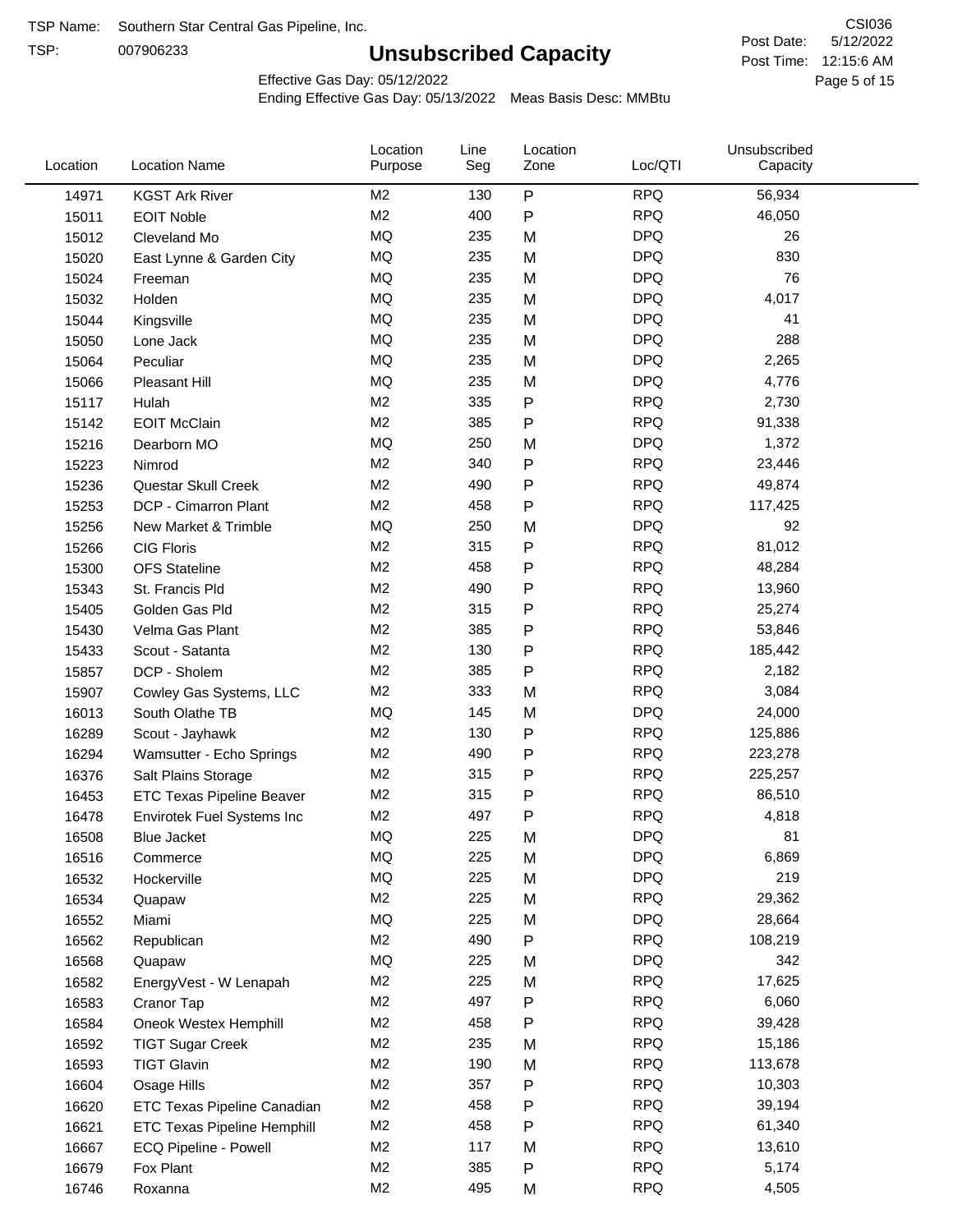TSP:

# **Unsubscribed Capacity**

5/12/2022 Page 6 of 15 Post Time: 12:15:6 AM CSI036 Post Date:

Unsubscribed

Effective Gas Day: 05/12/2022

Location

Ending Effective Gas Day: 05/13/2022 Meas Basis Desc: MMBtu

Line

Location

| Location | <b>Location Name</b>                | Purpose        | Seg | Zone | Loc/QTI    | Capacity |  |
|----------|-------------------------------------|----------------|-----|------|------------|----------|--|
| 16747    | RedBud-Thayer Tap                   | M2             | 495 | M    | <b>RPQ</b> | 4,872    |  |
| 16750    | Dilworth Rms                        | M <sub>2</sub> | 333 | P    | <b>RPQ</b> | 5,334    |  |
| 16757    | River Rock - Fireside               | M <sub>2</sub> | 495 | M    | <b>RPQ</b> | 66,400   |  |
| 16774    | River Rock - E Lenapah              | M <sub>2</sub> | 225 | M    | <b>RPQ</b> | 17,605   |  |
| 16794    | <b>NNG Kiowa</b>                    | M <sub>2</sub> | 130 | P    | <b>RPQ</b> | 73,872   |  |
| 16798    | <b>Endeavor Energy Resources</b>    | M <sub>2</sub> | 225 | M    | <b>RPQ</b> | 9,982    |  |
| 16802    | Sunwest                             | M <sub>2</sub> | 117 | M    | <b>RPQ</b> | 6,183    |  |
| 16806    | Bluco- East Wann                    | M <sub>2</sub> | 225 | M    | <b>RPQ</b> | 8,850    |  |
| 16807    | <b>Bitter Creek Eckley Pld-Yuma</b> | M2             | 490 | P    | <b>RPQ</b> | 35,096   |  |
| 16812    | <b>RiverGas</b>                     | M <sub>2</sub> | 95  | M    | <b>RPQ</b> | 5,590    |  |
| 16813    | Cheyenne Plains - Sand Dune         | M <sub>2</sub> | 130 | P    | <b>RPQ</b> | 395,434  |  |
| 16817    | <b>Midwest Energy</b>               | M <sub>2</sub> | 495 | M    | <b>RPQ</b> | 7,179    |  |
| 16819    | River Rock- Keeton                  | M <sub>2</sub> | 225 | M    | <b>RPQ</b> | 9,535    |  |
| 16820    | Superior - Hemphill                 | M <sub>2</sub> | 458 | P    | <b>RPQ</b> | 50,052   |  |
| 16821    | Yuma West                           | M <sub>2</sub> | 490 | P    | <b>RPQ</b> | 15,688   |  |
| 16822    | Jayhawk PLD                         | M2             | 95  | M    | <b>RPQ</b> | 4,292    |  |
| 16824    | Coon Creek                          | M2             | 497 | P    | <b>RPQ</b> | 8,858    |  |
| 16835    | Shiloh                              | M2             | 495 | M    | <b>RPQ</b> | 8,573    |  |
| 16836    | Evergy - South Harper               | MQ             | 235 | M    | <b>DPQ</b> | 86,400   |  |
| 16837    | <b>EKAE Ethanol Plant</b>           | MQ             | 496 | M    | <b>DPQ</b> | 1,397    |  |
| 16840    | Nearman Creek Power Plant           | MQ             | 195 | M    | <b>DPQ</b> | 28,800   |  |
| 16844    | <b>Montgomery County</b>            | M <sub>2</sub> | 260 | M    | <b>RPQ</b> | 8,000    |  |
| 16848    | Colt-Liberty                        | M <sub>2</sub> | 260 | M    | <b>RPQ</b> | 4,000    |  |
| 16849    | City of Mulvane Power Plant         | <b>MQ</b>      | 120 | P    | <b>DPQ</b> | 2,880    |  |
| 16850    | Escalera - Cow Creek                | M2             | 490 | Ρ    | <b>RPQ</b> | 66,094   |  |
| 16852    | Southeastern KS P/L Wilson          | M <sub>2</sub> | 495 | M    | <b>RPQ</b> | 60,000   |  |
| 16857    | Superior - Cashion                  | M2             | 400 | Ρ    | <b>RPQ</b> | 10,482   |  |
| 16862    | Superior - Perkins                  | M2             | 390 | P    | <b>RPQ</b> | 21,660   |  |
| 16865    | RedBud-Mound Valley                 | M <sub>2</sub> | 260 | M    | <b>RPQ</b> | 8,000    |  |
| 16871    | <b>TIGT Grant</b>                   | M <sub>2</sub> | 130 | Ρ    | <b>RPQ</b> | 50,000   |  |
| 16872    | River Rock - Jayhawk                | M <sub>2</sub> | 495 | M    | <b>RPQ</b> | 57,579   |  |
| 16873    | Layne Energy Sycamore               | M <sub>2</sub> | 495 | M    | <b>RPQ</b> | 15,000   |  |
| 16875    | Crenshaw Road                       | MQ             | 455 | M    | DPQ        | 33,611   |  |
| 16877    | Acme Energy Services, Inc.          | M2             | 260 | M    | <b>RPQ</b> | 8,000    |  |
| 16880    | Cottonwood                          | M <sub>2</sub> | 235 | M    | <b>RPQ</b> | 1,000    |  |
| 16883    | Cherryvale Boorigie PLd             | M <sub>2</sub> | 495 | M    | <b>RPQ</b> | 34,135   |  |
| 16884    | <b>Keystone Delivery</b>            | MQ             | 390 | P    | <b>DPQ</b> | 6,067    |  |
| 16890    | ADM/Deerfield                       | MQ             | 95  | M    | <b>DPQ</b> | 6,078    |  |
| 16891    | <b>KP Liberty</b>                   | M <sub>2</sub> | 260 | M    | <b>RPQ</b> | 8,300    |  |
| 16897    | REP - South Williams                | M <sub>2</sub> | 117 | M    | <b>RPQ</b> | 30,198   |  |
| 16905    | NEOK Production Company,            | M <sub>2</sub> | 225 | M    | <b>RPQ</b> | 7,970    |  |
| 16908    | River Rock - Ft. Scott              | M <sub>2</sub> | 495 | M    | <b>RPQ</b> | 54,600   |  |
| 16911    | Evergy - Lake Road                  | MQ             | 250 | M    | <b>DPQ</b> | 34,400   |  |
| 16912    | Targa - Waynoka                     | M <sub>2</sub> | 315 | P    | <b>RPQ</b> | 157,111  |  |
| 16916    | Kansas Ethanol, LLC                 | MQ             | 490 | Ρ    | <b>DPQ</b> | 3,500    |  |
| 16917    | Downstream Casino                   | MQ             | 225 | M    | <b>DPQ</b> | 1,510    |  |
| 16918    | Show Me Ethanol                     | MQ             | 425 | M    | <b>DPQ</b> | 6,623    |  |
| 16922    | <b>Timberline Energy</b>            | M <sub>2</sub> | 340 | P    | <b>RPQ</b> | 6,846    |  |
| 16923    | <b>Mid-Continent Market</b>         | MQ             | 120 | P    | <b>DPQ</b> | 30,000   |  |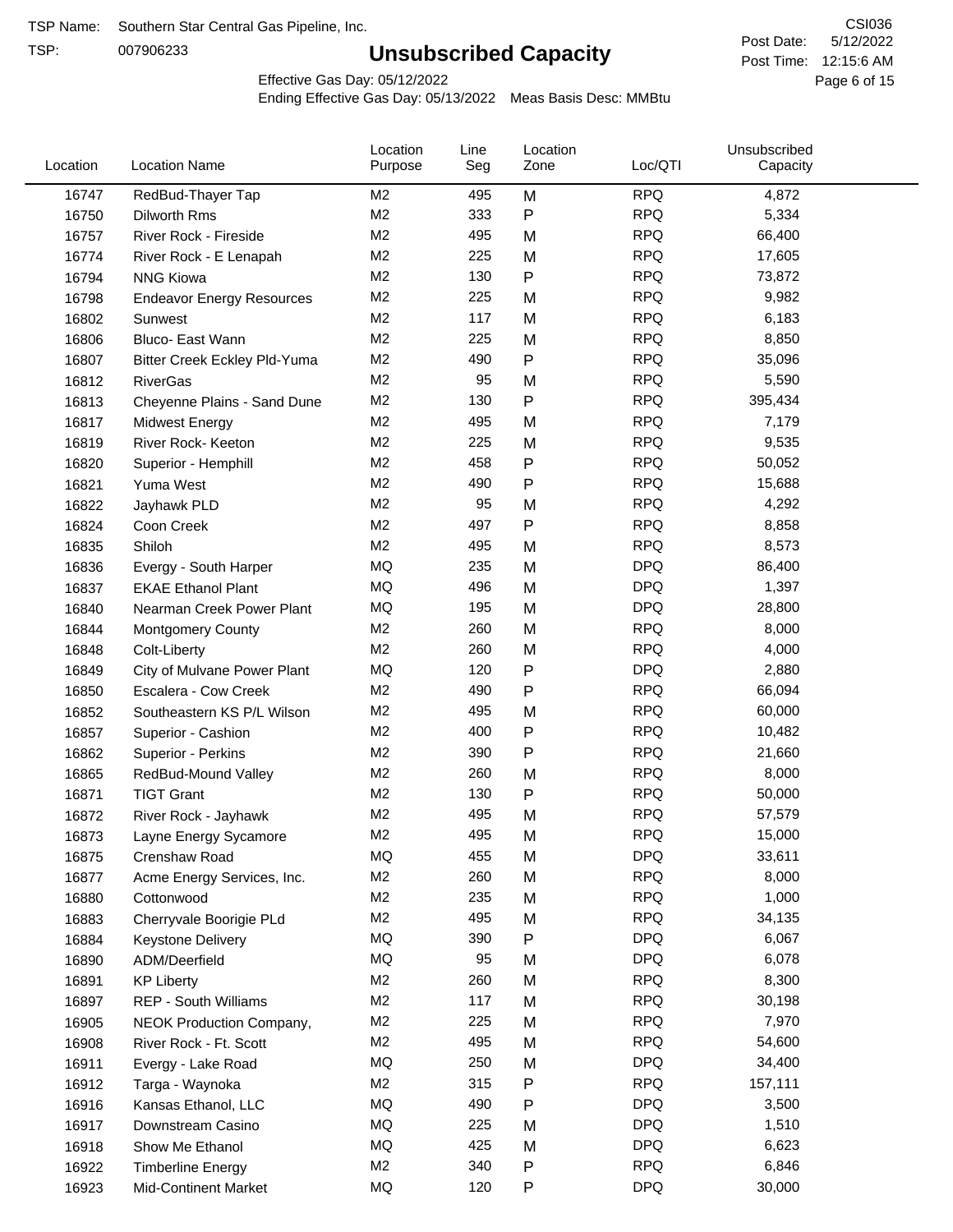TSP:

# **Unsubscribed Capacity**

5/12/2022 Page 7 of 15 Post Time: 12:15:6 AM CSI036 Post Date:

Effective Gas Day: 05/12/2022

| Location | <b>Location Name</b>                | Location<br>Purpose | Line<br>Seg | Location<br>Zone | Loc/QTI    | Unsubscribed<br>Capacity |  |
|----------|-------------------------------------|---------------------|-------------|------------------|------------|--------------------------|--|
| 16931    | Midwest Energy - Goodman            | MQ                  | 490         | $\mathsf{P}$     | <b>DPQ</b> | 8,000                    |  |
| 16933    | Westar Emporia Energy               | MQ                  | 140         | M                | <b>DPQ</b> | 106,202                  |  |
| 16935    | River Rock - Graybill               | M <sub>2</sub>      | 260         | M                | <b>RPQ</b> | 23,168                   |  |
| 16941    | REP - Independence CDP              | M <sub>2</sub>      | 117         | M                | <b>RPQ</b> | 29,270                   |  |
| 16942    | <b>Big Timber</b>                   | M <sub>2</sub>      | 490         | Ρ                | <b>RPQ</b> | 49,356                   |  |
| 16945    | ETC Texas Pipeline Antelope         | M <sub>2</sub>      | 458         | P                | <b>RPQ</b> | 110,000                  |  |
| 16949    | Summit Branson                      | MQ                  | 455         | M                | <b>DPQ</b> | 62,208                   |  |
| 16952    | <b>Overland Park</b>                | MQ                  | 115         | M                | <b>DPQ</b> | 77,485                   |  |
| 16953    | Merriam                             | MQ                  | 115         | M                | <b>DPQ</b> | 123,624                  |  |
| 16955    | Mustang Gas Products, LLC           | M <sub>2</sub>      | 405         | Ρ                | <b>RPQ</b> | 25,550                   |  |
| 16956    | Superior - Ford                     | M <sub>2</sub>      | 130         | Ρ                | <b>RPQ</b> | 17,375                   |  |
| 16962    | Summit Sedalia                      | MQ                  | 235         | M                | <b>DPQ</b> | 0                        |  |
| 16967    | Noble Energy - Lilli                | M <sub>2</sub>      | 490         | $\mathsf{P}$     | <b>RPQ</b> | 40,863                   |  |
| 16972    | <b>ONG Norman</b>                   | MQ                  | 385         | Ρ                | <b>DPQ</b> | 40                       |  |
| 16975    | <b>Superior - Spring Creek</b>      | M <sub>2</sub>      | 315         | $\mathsf{P}$     | <b>RPQ</b> | 7,680                    |  |
| 16976    | Bettis Asphalt & Construction       | MQ                  | 180         | M                | <b>DPQ</b> | 3,216                    |  |
| 16977    | <b>KGS Kansas Star Casino</b>       | MQ                  | 333         | P                | <b>DPQ</b> | 144                      |  |
| 16980    | <b>Black Hills Colwich</b>          | MQ                  | 120         | Ρ                | <b>DPQ</b> | 9,995                    |  |
| 16981    | Superior - Bellmon                  | M <sub>2</sub>      | 380         | $\mathsf{P}$     | <b>RPQ</b> | 63,800                   |  |
| 16983    | DCP Midstream - Ellis               | MQ                  | 458         | P                | <b>DPQ</b> | 6,702                    |  |
| 16988    | Atmos Energy - W. Lawrence          | MQ                  | 180         | M                | <b>DPQ</b> | 127                      |  |
| 16991    | Williams Midstream North Alva       | MQ                  | 315         | $\mathsf{P}$     | <b>DPQ</b> | 1,992                    |  |
| 16992    | <b>ONG Ottawa</b>                   | MQ                  | 225         | M                | <b>DPQ</b> | 0                        |  |
| 16993    | Farmer's Gas                        | MQ                  | 130         | $\mathsf{P}$     | <b>DPQ</b> | 9,000                    |  |
| 16996    | Scout Sublette Delivery             | MQ                  | 130         | Ρ                | <b>DPQ</b> | 100                      |  |
| 16997    | Devon Energy Medford Station        | M <sub>2</sub>      | 315         | Ρ                | <b>RPQ</b> | 30,000                   |  |
| 16998    | Cheyenne Light, Fuel and            | MQ                  | 490         | Ρ                | <b>DPQ</b> | 90,800                   |  |
| 16999    | ETC - Crescent                      | M <sub>2</sub>      | 400         | $\mathsf{P}$     | <b>RPQ</b> | 35,000                   |  |
| 17000    | Bourbon County, KS -                | MQ                  | 95          | M                | <b>DPQ</b> | 1                        |  |
| 17003    | Sunflower Electric Rubart           | MQ                  | 130         | Ρ                | <b>DPQ</b> | 48,808                   |  |
| 17004    | <b>NGPL Beaver</b>                  | MQ                  | 315         | Ρ                | <b>DPQ</b> | 175,000                  |  |
| 17005    | ETC - Rose Valley (Delivery)        | MQ                  | 315         | Ρ                | <b>DPQ</b> | 5,000                    |  |
| 17006    | ETC - Rose Valley                   | M <sub>2</sub>      | 315         | $\mathsf{P}$     | <b>RPQ</b> | 195,226                  |  |
| 17008    | OMPA Lamb                           | MQ                  | 335         | Ρ                | <b>DPQ</b> | 51,383                   |  |
| 17009    | <b>Grasslands Energy Centennial</b> | M <sub>2</sub>      | 490         | Ρ                | <b>RPQ</b> | 25,000                   |  |
| 17010    | Noble Keota Receipt                 | M <sub>2</sub>      | 490         | Ρ                | <b>RPQ</b> | 52,200                   |  |
| 17011    | Noble Keota Delivery                | MQ                  | 490         | Ρ                | <b>DPQ</b> | 52,200                   |  |
| 17013    | Enlink - Battle Ridge               | M <sub>2</sub>      | 390         | Ρ                | <b>RPQ</b> | 31,824                   |  |
| 17021    | <b>TIGT Yuma</b>                    | M <sub>2</sub>      | 490         | Ρ                | <b>RPQ</b> | 24,562                   |  |
| 17033    | Kickapoo Nation School              | MQ                  | 90          | M                | <b>DPQ</b> | 300                      |  |
| 17034    | ENVIA Energy Oklahoma City,         | MQ                  | 400         | P                | <b>DPQ</b> | 3,888                    |  |
| 17035    | Ameren Columbia                     | ΜQ                  | 235         | M                | <b>DPQ</b> | 35,512                   |  |
| 17036    | <b>Coffeyville Resources</b>        | MQ                  | 260         | M                | <b>DPQ</b> | 39,992                   |  |
| 17050    | Atmos - Forest View                 | MQ                  | 190         | M                | <b>DPQ</b> | 4,058                    |  |
| 17052    | ONG NW Oklahoma City                | MQ                  | 340         | P                | <b>DPQ</b> | 39,000                   |  |
| 17054    | <b>ONG Guthrie</b>                  | MQ                  | 400         | Ρ                | <b>DPQ</b> | 4,799                    |  |
| 17055    | ETC Texas Pipeline Nash             | MQ                  | 458         | Ρ                | <b>DPQ</b> | 1,500                    |  |
| 17056    | Blue Mountain - Chisholm Trail      | M <sub>2</sub>      | 340         | Ρ                | <b>RPQ</b> | 72,000                   |  |
| 17057    | City of Tonkawa                     | MQ                  | 380         | P                | <b>DPQ</b> | 3,000                    |  |
|          |                                     |                     |             |                  |            |                          |  |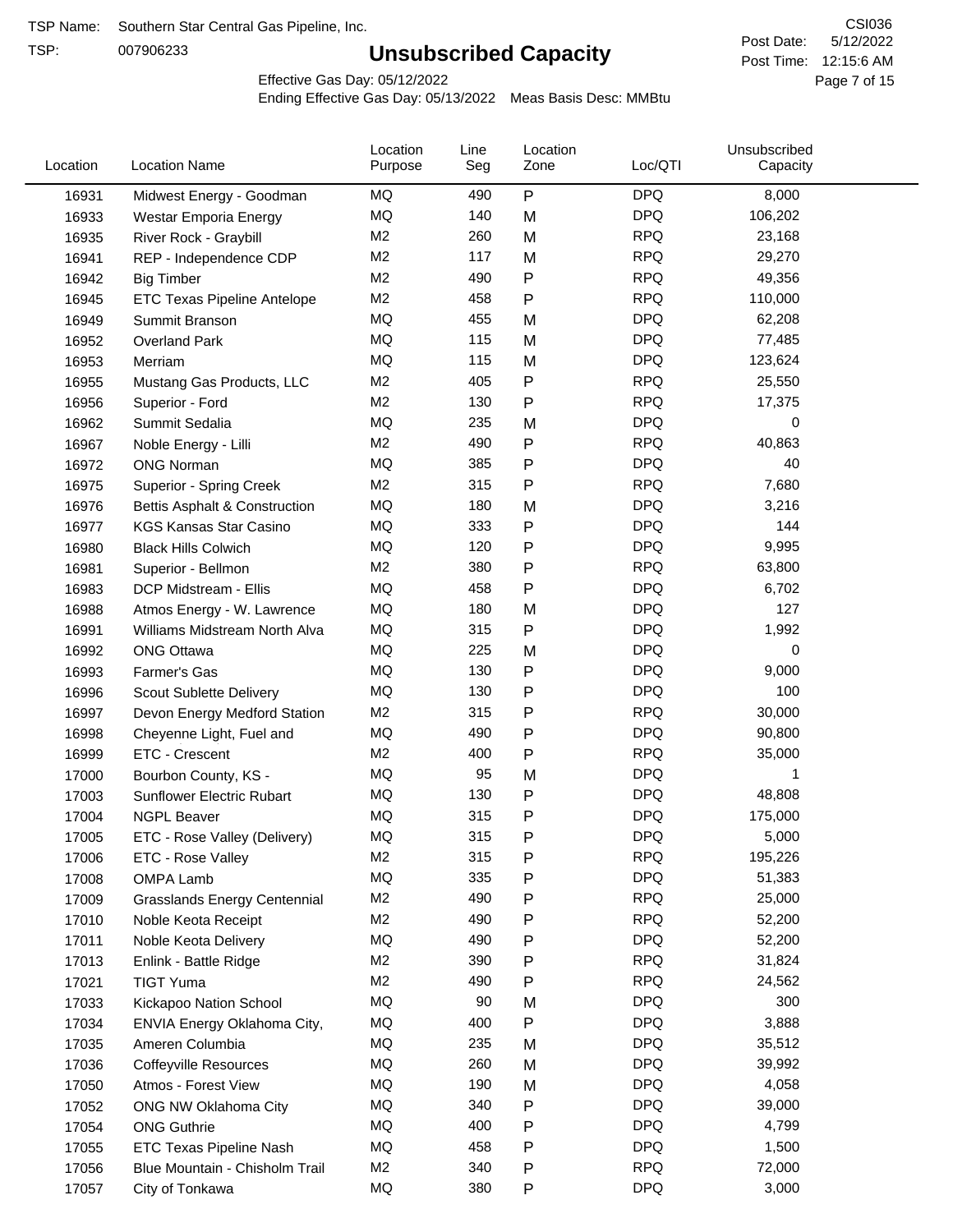TSP:

# **Unsubscribed Capacity**

5/12/2022 Page 8 of 15 Post Time: 12:15:6 AM CSI036 Post Date:

Effective Gas Day: 05/12/2022

| Location | <b>Location Name</b>           | Location<br>Purpose | Line<br>Seg | Location<br>Zone | Loc/QTI    | Unsubscribed<br>Capacity |  |
|----------|--------------------------------|---------------------|-------------|------------------|------------|--------------------------|--|
| 17058    | RPP - Hamm Landfill            | M <sub>2</sub>      | 195         | M                | <b>RPQ</b> | 2,500                    |  |
| 17060    | Atmos-Elk City                 | MQ                  | 87          | M                | <b>DPQ</b> | 216                      |  |
| 17064    | Koch - Enid                    | MQ                  | 405         | P                | <b>DPQ</b> | 0                        |  |
| 17065    | Canyon - Redcliff (Receipt)    | M <sub>2</sub>      | 458         | P                | <b>RPQ</b> | 180,000                  |  |
| 17066    | Canyon - Redcliff (Delivery)   | <b>MQ</b>           | 458         | P                | <b>DPQ</b> | 6,175                    |  |
| 17067    | Blue Mountain - Chisholm Trail | M <sub>2</sub>      | 340         | P                | <b>RPQ</b> | 70,000                   |  |
| 17068    | <b>EOIT Alfalfa</b>            | M <sub>2</sub>      | 458         | P                | <b>RPQ</b> | 200,000                  |  |
| 17069    | <b>NGPL Carter</b>             | MQ                  | 385         | P                | <b>DPQ</b> | 65,000                   |  |
| 17080    | <b>ONEOK Bakken Pipeline</b>   | MQ                  | 490         | P                | <b>DPQ</b> | 360                      |  |
| 17086    | NGPL - Mutual                  | <b>MQ</b>           | 458         | P                | <b>DPQ</b> | 150,000                  |  |
| 17087    | REX-St.Joe                     | M <sub>2</sub>      | 250         | M                | <b>RPQ</b> | 78,606                   |  |
| 17091    | OGT - Maysville                | M <sub>2</sub>      | 385         | P                | <b>RPQ</b> | 110,000                  |  |
| 17096    | Northern Natural-Kiowa         | <b>MQ</b>           | 130         | P                | <b>DPQ</b> | 100,000                  |  |
| 17104    | Black Hills - Plevna, KS TB    | MQ                  | 130         | Ρ                | <b>DPQ</b> | 480                      |  |
| 17105    | WIC - Cheyenne Hub             | M <sub>2</sub>      | 490         | P                | <b>RPQ</b> | 144,000                  |  |
| 17112    | Topeka Biogas (Receipt)        | M <sub>2</sub>      | 180         | M                | <b>RPQ</b> | 3,600                    |  |
| 17113    | NGPL - Ford County Receipt     | M <sub>2</sub>      | 130         | P                | <b>RPQ</b> | 190,400                  |  |
| 17119    | Waste Mgmt RNG Receipt         | M <sub>2</sub>      | 400         | ${\sf P}$        | <b>RPQ</b> | 2,976                    |  |
| 17404    | Anderson                       | MQ                  | 423         | M                | <b>DPQ</b> | 1,130                    |  |
| 17406    | Ash Grove, Walnut Grove & Wil  | MQ                  | 455         | M                | <b>DPQ</b> | 2,595                    |  |
| 17408    | Aurora                         | MQ                  | 455         | M                | <b>DPQ</b> | 850                      |  |
| 17410    | <b>Billings Mo</b>             | MQ                  | 455         | M                | <b>DPQ</b> | 2,918                    |  |
| 17414    | Clever Mo                      | MQ                  | 455         | M                | <b>DPQ</b> | 738                      |  |
| 17416    | Crane Mo                       | <b>MQ</b>           | 455         | M                | <b>DPQ</b> | 2,944                    |  |
| 17418    | Diamond                        | MQ                  | 455         | M                | <b>DPQ</b> | 546                      |  |
| 17426    | Freistatt                      | MQ                  | 455         | M                | <b>DPQ</b> | 256                      |  |
| 17430    | Goodman                        | MQ                  | 423         | M                | <b>DPQ</b> | 625                      |  |
| 17448    | Lanagan                        | MQ                  | 423         | M                | <b>DPQ</b> | 337                      |  |
| 17452    | Marionville                    | MQ                  | 455         | M                | <b>DPQ</b> | 1,119                    |  |
| 17454    | Monett                         | MQ                  | 455         | M                | <b>DPQ</b> | 25,276                   |  |
| 17456    | Mt Vernon & Verona             | <b>MQ</b>           | 455         | M                | <b>DPQ</b> | 4,407                    |  |
| 17458    | Neosho                         | MQ                  | 455         | M                | <b>DPQ</b> | 8,597                    |  |
| 17460    | Noel & North Noel              | MQ                  | 423         | M                | <b>DPQ</b> | 19,472                   |  |
| 17462    | Nixa & Ozark                   | $\sf{MQ}$           | 455         | M                | <b>DPQ</b> | 5,340                    |  |
| 17464    | Pierce City                    | MQ                  | 455         | M                | <b>DPQ</b> | 3,281                    |  |
| 17466    | Pineville                      | MQ                  | 423         | M                | <b>DPQ</b> | 302                      |  |
| 17472    | Republic                       | MQ                  | 455         | M                | <b>DPQ</b> | 883                      |  |
| 17476    | Sarcoxie                       | MQ                  | 455         | M                | <b>DPQ</b> | 2,828                    |  |
| 17478    | Seneca                         | MQ                  | 225         | M                | <b>DPQ</b> | 9,873                    |  |
| 17492    | Wentworth                      | MQ                  | 455         | M                | <b>DPQ</b> | 193                      |  |
| 18328    | Goessel                        | MQ                  | 140         | M                | <b>DPQ</b> | 62                       |  |
| 18356    | Newton                         | MQ                  | 120         | P                | <b>DPQ</b> | 21,538                   |  |
| 19000    | Scout Jayhawk Delivery         | MQ                  | 130         | Ρ                | <b>DPQ</b> | 185,442                  |  |
| 19548    | Lyndon                         | MQ                  | 140         | M                | <b>DPQ</b> | 655                      |  |
| 19552    | Melvern                        | MQ                  | 493         | M                | <b>DPQ</b> | 42                       |  |
| 19554    | Michigan Valley                | MQ                  | 140         | M                | <b>DPQ</b> | 339                      |  |
| 19564    | Pomona                         | MQ                  | 140         | M                | <b>DPQ</b> | 1,579                    |  |
| 19568    | Quenemo                        | MQ                  | 140         | M                | <b>DPQ</b> | 255                      |  |
| 19576    | Scranton                       | $\sf{MQ}$           | 140         | M                | <b>DPQ</b> | 632                      |  |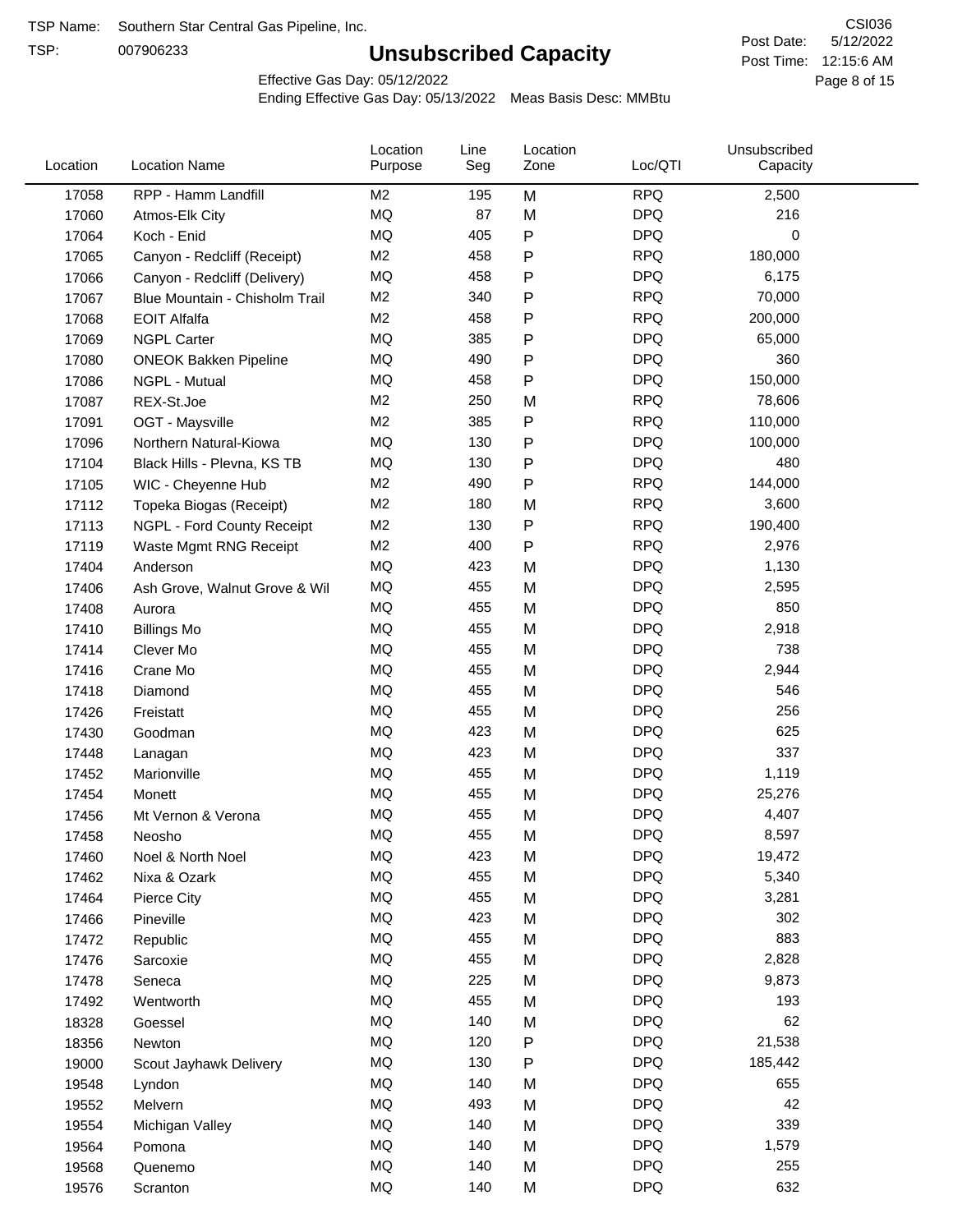TSP:

# **Unsubscribed Capacity**

5/12/2022 Page 9 of 15 Post Time: 12:15:6 AM CSI036 Post Date:

Effective Gas Day: 05/12/2022

| Location | <b>Location Name</b>  | Location<br>Purpose | Line<br>Seg | Location<br>Zone | Loc/QTI    | Unsubscribed<br>Capacity |  |
|----------|-----------------------|---------------------|-------------|------------------|------------|--------------------------|--|
| 19608    | Baldwin               | MQ                  | 180         | M                | <b>DPQ</b> | 2,754                    |  |
| 19620    | Edgerton              | MQ                  | 190         | M                | <b>DPQ</b> | 14                       |  |
| 19628    | Gardner               | MQ                  | 190         | M                | <b>DPQ</b> | 2,755                    |  |
| 19648    | Lecompton             | MQ                  | 180         | M                | <b>DPQ</b> | 109                      |  |
| 19650    | Le Loup               | MQ                  | 190         | M                | <b>DPQ</b> | 37                       |  |
| 19660    | Ottawa                | MQ                  | 493         | M                | <b>DPQ</b> | 6,129                    |  |
| 19664    | Perry                 | MQ                  | 180         | M                | <b>DPQ</b> | 407                      |  |
| 19666    | Princeton             | MQ                  | 496         | M                | <b>DPQ</b> | 130                      |  |
| 19672    | Richmond              | MQ                  | 496         | M                | <b>DPQ</b> | 374                      |  |
| 19676    | Scipio                | <b>MQ</b>           | 496         | M                | <b>DPQ</b> | 27                       |  |
| 19678    | Somerset & Rural      | MQ                  | 235         | M                | <b>DPQ</b> | 291                      |  |
| 19684    | Tonganoxie            | MQ                  | 195         | M                | <b>DPQ</b> | 7,420                    |  |
| 19690    | Wellsville            | MQ                  | 190         | M                | <b>DPQ</b> | 2,007                    |  |
| 20709    | <b>Bronson Etc</b>    | MQ                  | 95          | M                | <b>DPQ</b> | 360                      |  |
| 20712    | Carlyle               | MQ                  | 495         | M                | <b>DPQ</b> | 26                       |  |
| 20714    | Cherryvale            | MQ                  | 495         | M                | <b>DPQ</b> | 586                      |  |
| 20716    | Colony                | MQ                  | 50          | M                | <b>DPQ</b> | 2,347                    |  |
| 20720    | Dennis                | MQ                  | 495         | M                | <b>DPQ</b> | 54                       |  |
| 20725    | Erie                  | MQ                  | 495         | M                | <b>DPQ</b> | 409                      |  |
| 20730    | Gas City & La Harpe   | MQ                  | 495         | M                | <b>DPQ</b> | 1,457                    |  |
| 20764    | Parsons               | MQ                  | 495         | M                | <b>DPQ</b> | 19,497                   |  |
| 20766    | Petrolia              | MQ                  | 495         | M                | <b>DPQ</b> | 18                       |  |
| 20768    | Piqua                 | MQ                  | 220         | M                | <b>DPQ</b> | 84                       |  |
| 20775    | South Mound           | <b>MQ</b>           | 495         | M                | <b>DPQ</b> | 45                       |  |
| 20785    | Thayer                | MQ                  | 495         | M                | <b>DPQ</b> | 88                       |  |
| 20788    | Walnut & St Paul      | MQ                  | 95          | M                | <b>DPQ</b> | 658                      |  |
| 20792    | Welda                 | MQ                  | 495         | M                | <b>DPQ</b> | 1,122                    |  |
| 21008    | <b>Baxter Springs</b> | MQ                  | 225         | M                | <b>DPQ</b> | 1,830                    |  |
| 21015    | Columbus              | MQ                  | 260         | M                | <b>DPQ</b> | 2,639                    |  |
| 21018    | Crestline             | MQ                  | 260         | M                | <b>DPQ</b> | 156                      |  |
| 21021    | Fort Scott            | <b>MQ</b>           | 95          | M                | <b>DPQ</b> | 31,139                   |  |
| 21024    | Galena & Empire City  | <b>MQ</b>           | 260         | M                | <b>DPQ</b> | 3,023                    |  |
| 21048    | Lowell                | MQ                  | 225         | M                | <b>DPQ</b> | 52                       |  |
| 21055    | N Riverton            | MQ                  | 260         | M                | <b>DPQ</b> | 148                      |  |
| 21060    | Oswego                | MQ                  | 260         | M                | <b>DPQ</b> | 2,588                    |  |
| 21080    | <b>Treece</b>         | MQ                  | 225         | M                | <b>DPQ</b> | 473                      |  |
| 23576    | St Joseph             | MQ                  | 250         | M                | <b>DPQ</b> | 88,184                   |  |
| 24228    | Grantville            | MQ                  | 180         | M                | <b>DPQ</b> | 207                      |  |
| 24252    | Meriden               | $\sf{MQ}$           | 180         | M                | <b>DPQ</b> | 177                      |  |
| 24276    | Shawnee Heights       | MQ                  | 180         | M                | <b>DPQ</b> | 696                      |  |
| 24280    | Topeka                | MQ                  | 180         | M                | <b>DPQ</b> | 152,652                  |  |
| 26304    | Alma                  | MQ                  | 425         | M                | <b>DPQ</b> | 95                       |  |
| 26308    | Blackburn             | MQ                  | 425         | M                | <b>DPQ</b> | 163                      |  |
| 26312    | Carrollton            | MQ                  | 425         | M                | <b>DPQ</b> | 2,523                    |  |
| 26314    | Concordia             | MQ                  | 425         | M                | <b>DPQ</b> | 1,576                    |  |
| 26316    | Corder                | MQ                  | 425         | M                | <b>DPQ</b> | 11                       |  |
| 26325    | Emma                  | MQ                  | 425         | M                | <b>DPQ</b> | 206                      |  |
| 26332    | Higginsville          | $\sf{MQ}$           | 425         | M                | <b>DPQ</b> | 28,860                   |  |
| 26344    | Knobnoster            | $\sf{MQ}$           | 235         | M                | <b>DPQ</b> | 16,700                   |  |
|          |                       |                     |             |                  |            |                          |  |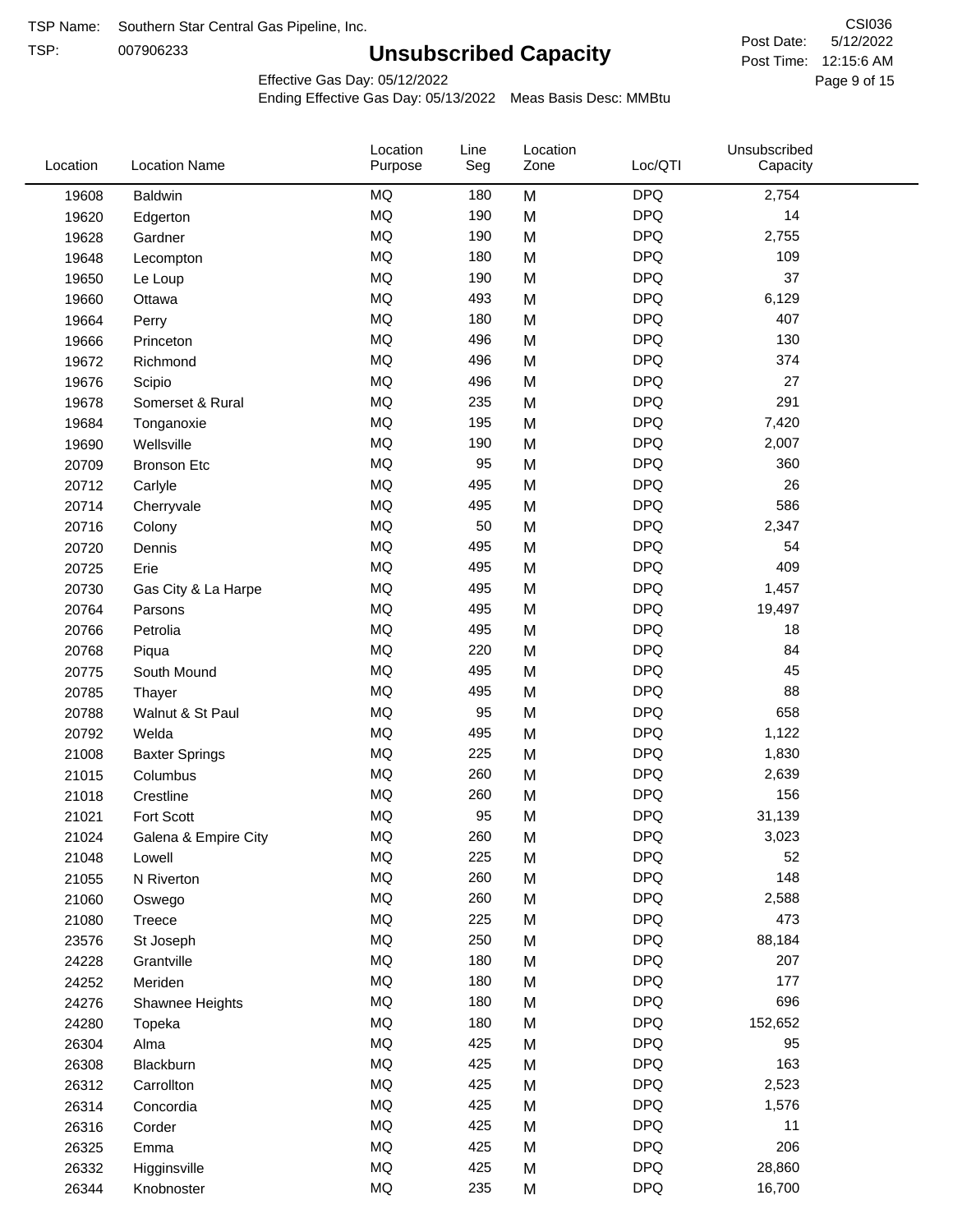TSP:

# **Unsubscribed Capacity**

5/12/2022 Page 10 of 15 Post Time: 12:15:6 AM CSI036 Post Date:

Effective Gas Day: 05/12/2022

| Location | <b>Location Name</b>          | Location<br>Purpose | Line<br>Seg | Location<br>Zone | Loc/QTI    | Unsubscribed<br>Capacity |  |
|----------|-------------------------------|---------------------|-------------|------------------|------------|--------------------------|--|
| 26348    | La Monte                      | <b>MQ</b>           | 235         | M                | <b>DPQ</b> | 111                      |  |
| 26352    | Mt Leonard                    | MQ                  | 425         | M                | <b>DPQ</b> | 167                      |  |
| 26356    | Norborne                      | <b>MQ</b>           | 425         | M                | <b>DPQ</b> | 1,901                    |  |
| 26376    | Slater                        | MQ                  | 425         | M                | <b>DPQ</b> | 471                      |  |
| 26378    | <b>Sweet Springs</b>          | MQ                  | 425         | M                | <b>DPQ</b> | 584                      |  |
| 26392    | Warrensburg                   | <b>MQ</b>           | 235         | M                | <b>DPQ</b> | 10,551                   |  |
| 26394    | Waverly                       | <b>MQ</b>           | 425         | M                | <b>DPQ</b> | 378                      |  |
| 27015    | <b>Belle Plaine</b>           | <b>MQ</b>           | 333         | ${\sf P}$        | <b>DPQ</b> | 150                      |  |
| 27020    | Bentley                       | MQ                  | 120         | P                | <b>DPQ</b> | 217                      |  |
| 27035    | Derby                         | <b>MQ</b>           | 120         | ${\sf P}$        | <b>DPQ</b> | 7,759                    |  |
| 27040    | Andover                       | <b>MQ</b>           | 300         | M                | <b>DPQ</b> | 166                      |  |
| 27050    | Haysville                     | MQ                  | 120         | P                | <b>DPQ</b> | 9,455                    |  |
| 27060    | Mulvane                       | <b>MQ</b>           | 120         | P                | <b>DPQ</b> | 9,778                    |  |
| 27065    | Rose Hill                     | <b>MQ</b>           | 295         | P                | <b>DPQ</b> | 5,386                    |  |
| 27070    | Sedgwick                      | <b>MQ</b>           | 120         | P                | <b>DPQ</b> | 7,149                    |  |
| 27080    | Udall                         | <b>MQ</b>           | 333         | P                | <b>DPQ</b> | 538                      |  |
| 27085    | <b>Valley Center</b>          | <b>MQ</b>           | 120         | P                | <b>DPQ</b> | 51,875                   |  |
| 27092    | Wichita                       | <b>MQ</b>           | 120         | P                | <b>DPQ</b> | 259,947                  |  |
| 29001    | Atchison                      | MQ                  | 90          | M                | <b>DPQ</b> | 20,786                   |  |
| 29002    | Emporia                       | MQ                  | 140         | M                | <b>DPQ</b> | 15,524                   |  |
| 29003    | Leavenworth                   | MQ                  | 195         | M                | <b>DPQ</b> | 14,939                   |  |
| 29005    | Effingham                     | <b>MQ</b>           | 90          | M                | <b>DPQ</b> | 269                      |  |
| 30804    | Abbyville                     | <b>MQ</b>           | 130         | P                | <b>DPQ</b> | 195                      |  |
| 34612    | Altamont                      | <b>MQ</b>           | 260         | M                | <b>DPQ</b> | 119                      |  |
| 35013    | Americus                      | <b>MQ</b>           | 140         | M                | <b>DPQ</b> | 31                       |  |
| 35515    | ANR Alden                     | MQ                  | 490         | P                | <b>DPQ</b> | 135,571                  |  |
| 36918    | Argonia                       | MQ                  | 120         | P                | <b>DPQ</b> | 15                       |  |
| 37100    | Wynona                        | <b>MQ</b>           | 334         | P                | <b>DPQ</b> | $\mathbf 0$              |  |
| 37118    | Hominy                        | <b>MQ</b>           | 357         | P                | <b>DPQ</b> | 1,960                    |  |
| 37172    | <b>Black Hills Hutchinson</b> | MQ                  | 130         | P                | <b>DPQ</b> | 15,360                   |  |
| 37175    | EGT Jane - Delivery           | <b>MQ</b>           | 423         | M                | <b>DPQ</b> | 216,201                  |  |
| 38021    | Auburn                        | MQ                  | 180         | M                | <b>DPQ</b> | 756                      |  |
| 38522    | <b>Avant Utilities</b>        | MQ                  | 357         | P                | <b>DPQ</b> | 157                      |  |
| 41709    | <b>Billings</b>               | $\sf{MQ}$           | 380         | Ρ                | <b>DPQ</b> | 2,032                    |  |
| 42915    | Springfield                   | MQ                  | 455         | M                | <b>DPQ</b> | 698,615                  |  |
| 44021    | <b>Burlingame</b>             | MQ                  | 140         | M                | <b>DPQ</b> | 1,686                    |  |
| 44121    | Alfalfa City Ok               | MQ                  | 315         | P                | <b>DPQ</b> | 394                      |  |
| 45301    | Cassoday                      | MQ                  | 140         | M                | <b>DPQ</b> | 0                        |  |
| 46608    | Chanute                       | MQ                  | 495         | M                | <b>DPQ</b> | 51,665                   |  |
| 46809    | Florence                      | MQ                  | 140         | M                | <b>DPQ</b> | 1,001                    |  |
| 47412    | Cleveland                     | MQ                  | 357         | Ρ                | <b>DPQ</b> | 1,569                    |  |
| 47641    | CIG Riner                     | MQ                  | 490         | P                | <b>DPQ</b> | 62,965                   |  |
| 48015    | Bourbon County, KS            | MQ                  | 95          | M                | <b>DPQ</b> | 4,627                    |  |
| 48301    | Copan                         | MQ                  | 497         | P                | <b>DPQ</b> | 358                      |  |
| 55502    | Danville                      | MQ                  | 120         | P                | <b>DPQ</b> | 166                      |  |
| 56601    | Denison                       | MQ                  | 90          | M                | <b>DPQ</b> | 79                       |  |
| 58518    | Drumright                     | MQ                  | 390         | ${\sf P}$        | <b>DPQ</b> | 4,485                    |  |
| 60706    | Peckham                       | MQ                  | 117         | M                | <b>DPQ</b> | 67                       |  |
| 62810    | Black Hills - Enterprise TB   | MQ                  | 130         | ${\sf P}$        | <b>DPQ</b> | 990                      |  |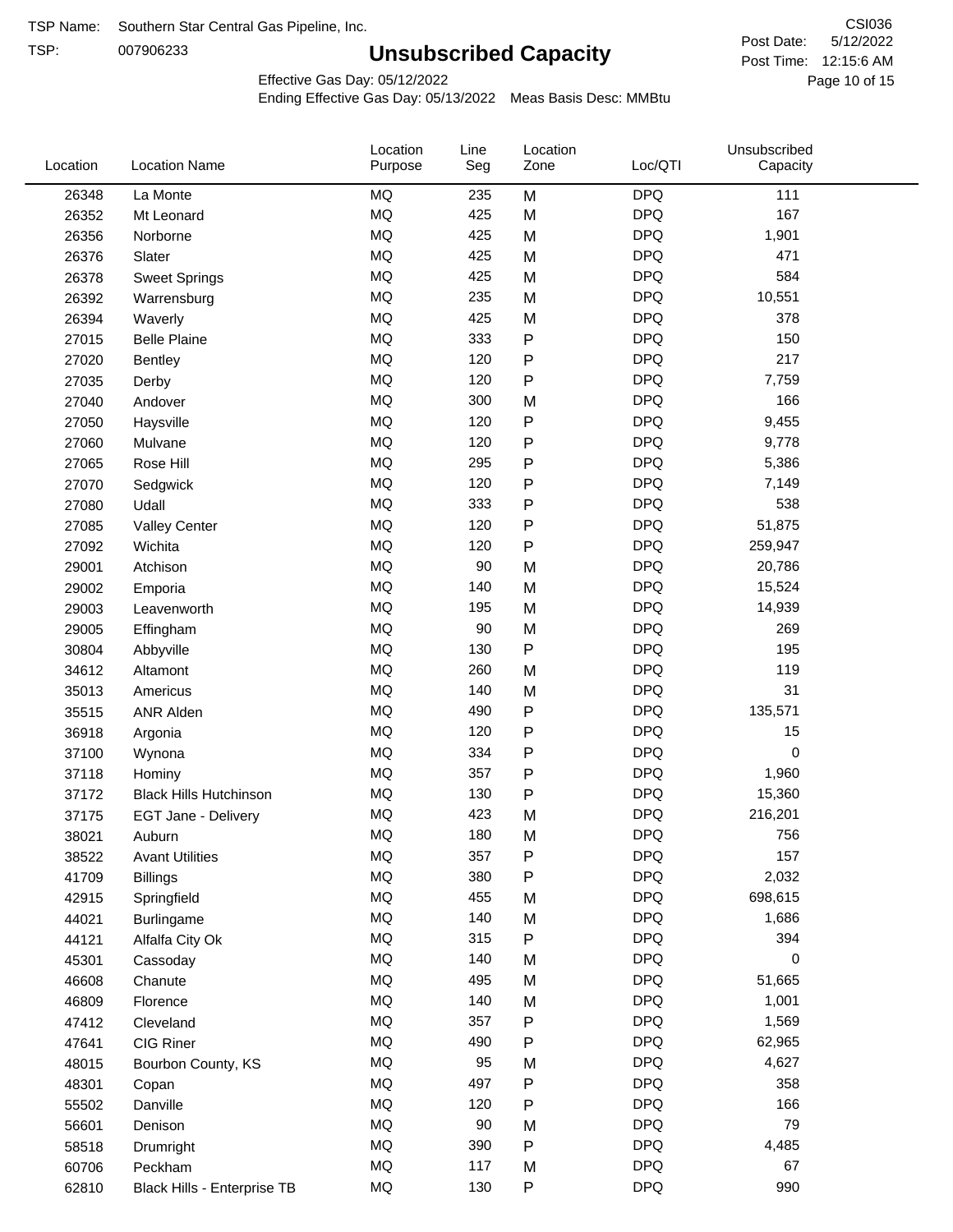TSP:

# **Unsubscribed Capacity**

5/12/2022 Page 11 of 15 Post Time: 12:15:6 AM CSI036 Post Date:

Effective Gas Day: 05/12/2022

| Location | <b>Location Name</b>         | Location<br>Purpose | Line<br>Seg | Location<br>Zone | Loc/QTI    | Unsubscribed<br>Capacity |  |
|----------|------------------------------|---------------------|-------------|------------------|------------|--------------------------|--|
| 63919    | Eskridge                     | <b>MQ</b>           | 140         | M                | <b>DPQ</b> | 820                      |  |
| 68015    | Ford                         | MQ                  | 130         | ${\sf P}$        | <b>DPQ</b> | 424                      |  |
| 68518    | Freedom                      | <b>MQ</b>           | 315         | $\mathsf{P}$     | <b>DPQ</b> | 12                       |  |
| 70408    | <b>Garnett KS</b>            | <b>MQ</b>           | 496         | M                | <b>DPQ</b> | 15,099                   |  |
| 70610    | Gate                         | <b>MQ</b>           | 315         | $\sf P$          | <b>DPQ</b> | 63                       |  |
| 74416    | Pocasset                     | <b>MQ</b>           | 340         | $\mathsf{P}$     | <b>DPQ</b> | 96                       |  |
| 77118    | Granby                       | MQ                  | 455         | M                | <b>DPQ</b> | 816                      |  |
| 77308    | <b>Bonner Springs Ks</b>     | <b>MQ</b>           | 190         | M                | <b>DPQ</b> | 7,104                    |  |
| 77512    | Eureka, Toronto & Neal       | <b>MQ</b>           | 140         | M                | <b>DPQ</b> | 2,306                    |  |
| 77705    | Anthony                      | <b>MQ</b>           | 120         | $\sf P$          | <b>DPQ</b> | 26,858                   |  |
| 80312    | Hamilton Ks                  | <b>MQ</b>           | 140         | M                | <b>DPQ</b> | 445                      |  |
| 80515    | Atmos - Strong Cty &         | MQ                  | 140         | M                | <b>DPQ</b> | 27                       |  |
| 83418    | Howard Ks                    | <b>MQ</b>           | 498         | M                | <b>DPQ</b> | 3,629                    |  |
| 84021    | Humboldt Ks                  | <b>MQ</b>           | 495         | M                | <b>DPQ</b> | 4,390                    |  |
| 86717    | Iola Ks                      | <b>MQ</b>           | 495         | M                | <b>DPQ</b> | 10,749                   |  |
| 96108    | Black Hills - Lawrence       | MQ                  | 180         | M                | <b>DPQ</b> | 45,466                   |  |
| 96912    | Kechi Ks                     | <b>MQ</b>           | 120         | $\mathsf{P}$     | <b>DPQ</b> | 150                      |  |
| 97112    | Copeland                     | <b>MQ</b>           | 130         | $\mathsf{P}$     | <b>DPQ</b> | 15,628                   |  |
| 102512   | Lebo                         | <b>MQ</b>           | 493         | M                | <b>DPQ</b> | 273                      |  |
| 103101   | Lenapah                      | MQ                  | 225         | M                | <b>DPQ</b> | 249                      |  |
| 104615   | Liberal                      | MQ                  | 260         | M                | <b>DPQ</b> | 204                      |  |
| 108119   | Ochelata                     | <b>MQ</b>           | 357         | ${\sf P}$        | <b>DPQ</b> | 168                      |  |
| 108221   | Washington                   | <b>MQ</b>           | 497         | $\mathsf{P}$     | <b>DPQ</b> | 395                      |  |
| 110412   | McLouth                      | <b>MQ</b>           | 170         | M                | <b>DPQ</b> | 113                      |  |
| 110908   | Mannford                     | <b>MQ</b>           | 357         | $\mathsf{P}$     | <b>DPQ</b> | 456                      |  |
| 113612   | Webb City, OK TB             | <b>MQ</b>           | 335         | $\mathsf{P}$     | <b>DPQ</b> | 317                      |  |
| 113713   | Osage City Ok                | <b>MQ</b>           | 357         | $\mathsf{P}$     | <b>DPQ</b> | 239                      |  |
| 113812   | Clinton & Leeton             | <b>MQ</b>           | 235         | M                | <b>DPQ</b> | 21,928                   |  |
| 113852   | Marshall                     | <b>MQ</b>           | 425         | M                | <b>DPQ</b> | 14,581                   |  |
| 113856   | Nevada                       | <b>MQ</b>           | 95          | M                | <b>DPQ</b> | 9,333                    |  |
| 113864   | <b>Platte City</b>           | <b>MQ</b>           | 250         | M                | <b>DPQ</b> | 2,890                    |  |
| 113872   | Lexington-Richmond-Henrietta | MQ                  | 425         | M                | <b>DPQ</b> | 3,022                    |  |
| 113876   | Sedalia                      | MQ                  | 235         | M                | <b>DPQ</b> | 26,188                   |  |
| 113880   | Tracy                        | MQ                  | 250         | M                | <b>DPQ</b> | 135                      |  |
| 113892   | Weston                       | <b>MQ</b>           | 250         | M                | <b>DPQ</b> | 1,140                    |  |
| 118121   | Mulberry                     | MQ                  | 260         | M                | <b>DPQ</b> | 239                      |  |
| 118321   | Mulhall                      | MQ                  | 400         | ${\sf P}$        | <b>DPQ</b> | 150                      |  |
| 120000   | Spire                        | MQ                  | 235         | M                | <b>DPQ</b> | 13,115                   |  |
| 121110   | Neodesha                     | $\sf{MQ}$           | 495         | M                | <b>DPQ</b> | 6,410                    |  |
| 121315   | Neosho Rapids                | MQ                  | 493         | M                | <b>DPQ</b> | 289                      |  |
| 121415   | <b>NGPL Barton</b>           | MQ                  | 490         | Ρ                | <b>DPQ</b> | 184,224                  |  |
| 121515   | <b>NGPL Ford</b>             | MQ                  | 130         | P                | <b>DPQ</b> | 269,500                  |  |
| 122715   | Afton-Fairland-Grove-Jay     | MQ                  | 225         | M                | <b>DPQ</b> | 6,793                    |  |
| 122915   | Norwich                      | MQ                  | 120         | Ρ                | <b>DPQ</b> | 124                      |  |
| 125315   | Oilton                       | MQ                  | 357         | $\mathsf{P}$     | <b>DPQ</b> | 1,130                    |  |
| 129311   | <b>ONG Harper County</b>     | MQ                  | 315         | Ρ                | <b>DPQ</b> | 7,083                    |  |
| 129712   | Olivet                       | MQ                  | 493         | M                | <b>DPQ</b> | 24                       |  |
| 130001   | Orlando                      | $\sf{MQ}$           | 400         | P                | <b>DPQ</b> | 219                      |  |
| 132018   | Oronogo                      | $\sf{MQ}$           | 450         | M                | <b>DPQ</b> | 256                      |  |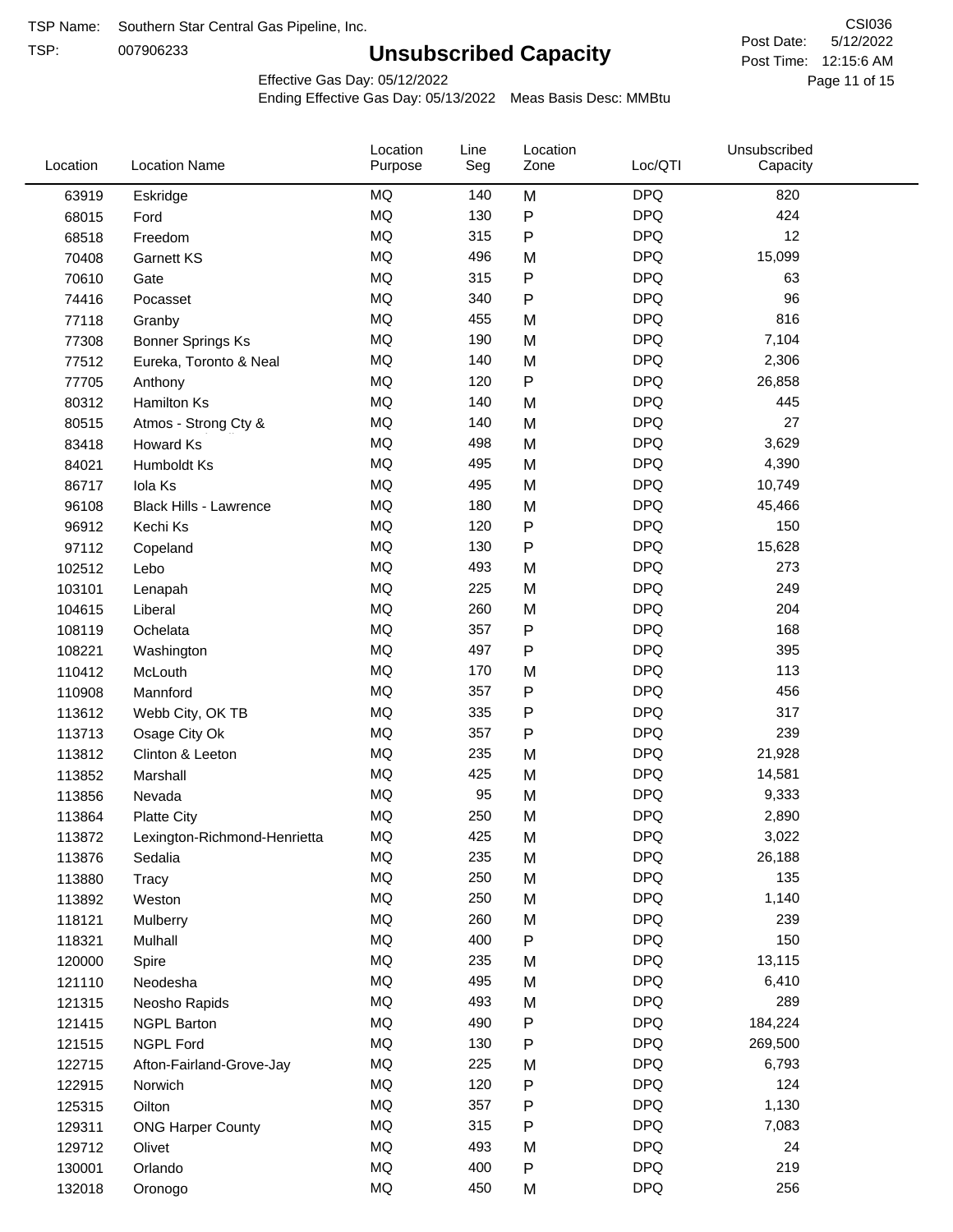TSP:

# **Unsubscribed Capacity**

5/12/2022 Page 12 of 15 Post Time: 12:15:6 AM CSI036 Post Date:

Effective Gas Day: 05/12/2022

| Loc/QTI<br><b>Location Name</b><br>Location<br>Purpose<br>Seg<br>Zone             | Unsubscribed<br>Capacity |
|-----------------------------------------------------------------------------------|--------------------------|
| <b>MQ</b><br><b>DPQ</b><br>132519<br>Osage City Ks<br>M<br>140                    | 3,551                    |
| <b>MQ</b><br><b>DPQ</b><br>496<br>M<br>135533<br><b>PEPL Princeton</b>            | 106,178                  |
| P<br><b>DPQ</b><br>MQ<br>130<br>135808<br>Partridge                               | 134                      |
| <b>MQ</b><br><b>DPQ</b><br>130<br>P<br>136701<br><b>Black Hills Reno</b>          | 12,912                   |
| <b>MQ</b><br>P<br><b>DPQ</b><br>120<br>137550<br><b>Black Hills South Wichita</b> | 18,975                   |
| <b>MQ</b><br><b>DPQ</b><br>250<br>M<br>139712<br>Plattsburg                       | 1,764                    |
| <b>MQ</b><br>P<br><b>DPQ</b><br>490<br>145950<br>Merino                           | 156                      |
| <b>MQ</b><br><b>DPQ</b><br>357<br>$\mathsf{P}$<br>150418<br>Ramona                | 396                      |
| <b>MQ</b><br><b>DPQ</b><br>140<br>M<br>151525<br>Reading                          | 20                       |
| <b>MQ</b><br>$\mathsf{P}$<br><b>DPQ</b><br>334<br>154501<br>Nelagoney             | 179                      |
| <b>MQ</b><br><b>DPQ</b><br>498<br>M<br>157025<br>Severy                           | 142                      |
| <b>MQ</b><br><b>DPQ</b><br>265<br>M<br>163100<br>Superior                         | 336                      |
| <b>MQ</b><br><b>DPQ</b><br>130<br>P<br>164725<br>Sylvia                           | 141                      |
| <b>MQ</b><br>458<br><b>DPQ</b><br>Ρ<br>168112<br>Transwestern Canadian - Del.     | 230,000                  |
| <b>MQ</b><br><b>DPQ</b><br>260<br>M<br>168612<br>Chetopa & Rural                  | 678                      |
| <b>MQ</b><br><b>DPQ</b><br>260<br>M<br>168620<br>Edna & Bartlett                  | 248                      |
| <b>MQ</b><br><b>DPQ</b><br>195<br>172812<br>M<br>Conner Area                      | 139                      |
| <b>DPQ</b><br>MQ<br>195<br>M<br>172820<br>Easton & Lowemont                       | 223                      |
| <b>MQ</b><br><b>DPQ</b><br>95<br>M<br>172822<br>Savonburg & Elsmore               | 600                      |
| <b>MQ</b><br><b>DPQ</b><br>498<br>M<br>172828<br><b>Fall River</b>                | 378                      |
| <b>MQ</b><br><b>DPQ</b><br>495<br>M<br>172832<br>Galesburg                        | 191                      |
| <b>MQ</b><br><b>DPQ</b><br>190<br>M<br>172834<br>Atmos Energy - Olathe            | 23,240                   |
| <b>MQ</b><br><b>DPQ</b><br>117<br>M<br>172836<br>Havana                           | 54                       |
| <b>MQ</b><br><b>DPQ</b><br>235<br>M<br>172838<br>Hillsdale                        | 202                      |
| <b>MQ</b><br><b>DPQ</b><br>170<br>M<br>172844<br>Jarbalo                          | 146                      |
| <b>MQ</b><br><b>DPQ</b><br>250<br>M<br>172848<br>Kickapoo                         | 241                      |
| <b>MQ</b><br><b>DPQ</b><br>260<br>M<br>172855<br>Liberty                          | 2,880                    |
| <b>MQ</b><br><b>DPQ</b><br>195<br>172857<br>Linwood<br>M                          | 330                      |
| <b>MQ</b><br><b>DPQ</b><br>260<br>M<br>172860<br>Mc Cune                          | 242                      |
| <b>MQ</b><br><b>DPQ</b><br>495<br>M<br>172862<br>Moorehead                        | 32                       |
| <b>MQ</b><br>495<br><b>DPQ</b><br>M<br>172864<br>Moorehead Rural                  | 1,014                    |
| MQ<br>260<br><b>DPQ</b><br>172866<br>M<br>Mound Valley                            | 101                      |
| MQ<br>117<br><b>DPQ</b><br>M<br>172870<br>Niotaze                                 | 351                      |
| MQ<br><b>DPQ</b><br>180<br>172880<br>Pleasant Valley<br>M                         | 24                       |
| <b>DPQ</b><br>MQ<br>195<br>M<br>172885<br>Reno Area                               | 36                       |
| <b>MQ</b><br>190<br><b>DPQ</b><br>172892<br>Wyandotte<br>M                        | 10,018                   |
| <b>MQ</b><br><b>DPQ</b><br>260<br>M<br>172944<br>Coffeyville Area                 | 138,016                  |
| <b>MQ</b><br><b>DPQ</b><br>95<br>M<br>173214<br>Uniontown                         | 276                      |
| <b>MQ</b><br>120<br>P<br><b>DPQ</b><br>176819<br>Viola                            | 120                      |
| <b>MQ</b><br><b>DPQ</b><br>315<br>Ρ<br>180311<br>Wakita                           | 74                       |
| <b>DPQ</b><br>MQ<br>140<br>181013<br>Walton<br>M                                  | 138                      |
| <b>MQ</b><br><b>DPQ</b><br>225<br>M<br>181715<br>Wann                             | 65                       |
| $\sf{MQ}$<br><b>DPQ</b><br>90<br>M<br>223001<br>Atchison Eng Defense Ind Plt      | 137                      |
| <b>DPQ</b><br>MQ<br>450<br>M<br>224501<br><b>ICI Chemical Plant</b>               | 1,880                    |
| <b>DPQ</b><br>MQ<br>295<br>Ρ<br>225001<br>Augusta Sewage Plant                    | 63                       |
| <b>DPQ</b><br>MQ<br>120<br>Ρ<br>243501<br><b>Beech Aircraft Plant</b>             | 5,725                    |
| <b>DPQ</b><br>MQ<br>130<br>P<br>253001<br>Roenbaugh Lease Irrigation              | 107                      |
| <b>DPQ</b><br>MQ<br>120<br>P<br>266001<br>Boeing No 2 Plant                       | 16,419                   |
| <b>DPQ</b><br><b>MQ</b><br>130<br>Ρ<br>274001<br>Pleasant Valley Irr.             | 233                      |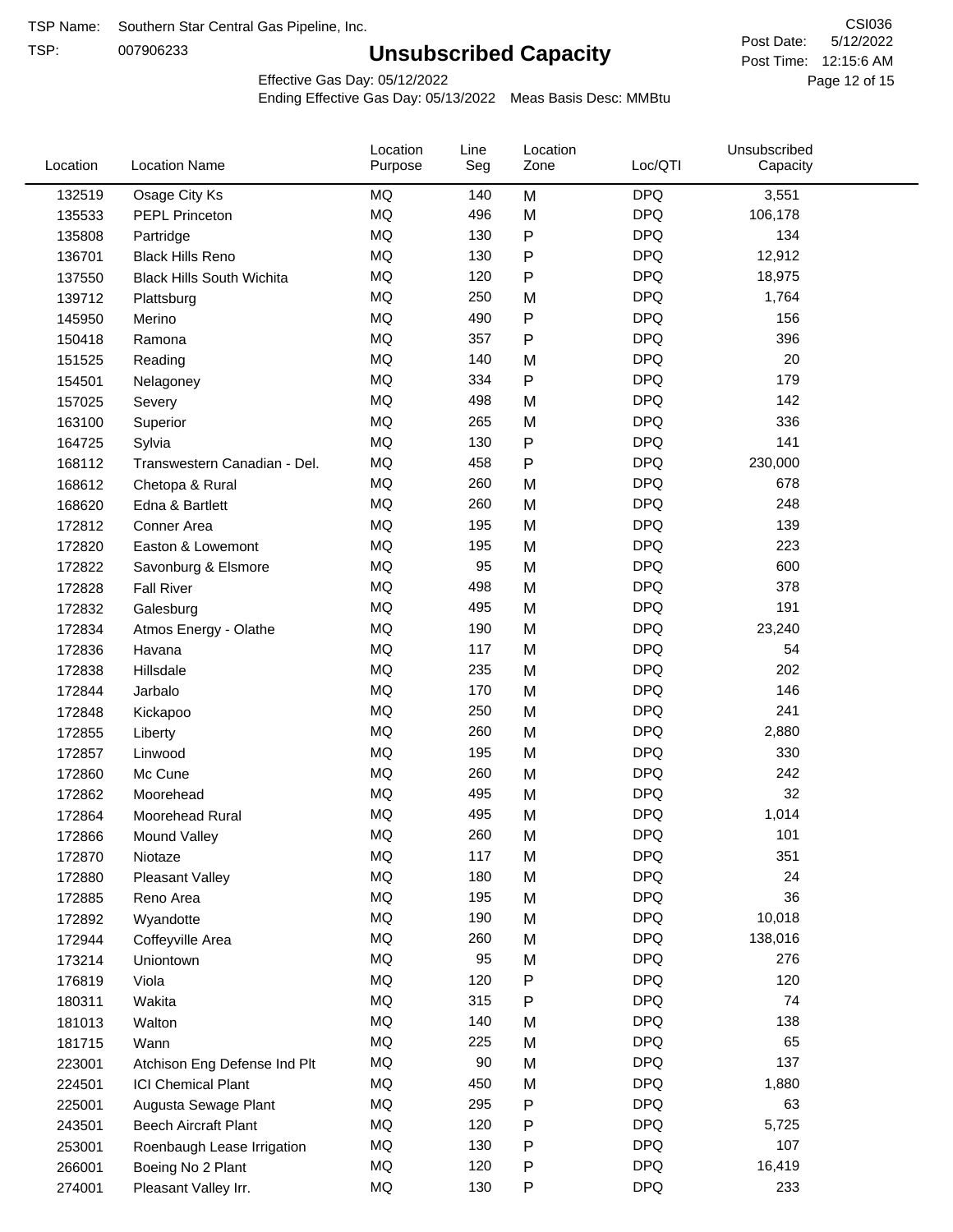TSP:

# **Unsubscribed Capacity**

5/12/2022 Page 13 of 15 Post Time: 12:15:6 AM CSI036 Post Date:

Effective Gas Day: 05/12/2022

| Location | <b>Location Name</b>            | Location<br>Purpose | Line<br>Seg | Location<br>Zone | Loc/QTI    | Unsubscribed<br>Capacity |  |
|----------|---------------------------------|---------------------|-------------|------------------|------------|--------------------------|--|
| 285501   | <b>Buildex Haydite Plant</b>    | MQ                  | 250         | M                | <b>DPQ</b> | 8,075                    |  |
| 290301   | So Ks & Ok Rr Depot Store &     | MQ                  | 177         | M                | <b>DPQ</b> | 2                        |  |
| 297501   | Cargill Salt                    | <b>MQ</b>           | 315         | P                | <b>DPQ</b> | 639                      |  |
| 298001   | Carlson Prodts Mfg Plant        | <b>MQ</b>           | 120         | Ρ                | <b>DPQ</b> | 185                      |  |
| 303701   | Central Plain Feedyard          | MQ                  | 315         | Ρ                | <b>DPQ</b> | 151                      |  |
| 310001   | Church SW Irrigation            | MQ                  | 130         | Ρ                | <b>DPQ</b> | 60                       |  |
| 329401   | Phillips 66 Ponca City Refinery | MQ                  | 335         | Ρ                | <b>DPQ</b> | 10,000                   |  |
| 332501   | Lawrence Plt Atmos              | <b>MQ</b>           | 195         | M                | <b>DPQ</b> | 64,427                   |  |
| 334101   | Copeland RE Irrigation          | MQ                  | 130         | Ρ                | <b>DPQ</b> | 60                       |  |
| 354001   | Derstein Irrigation             | MQ                  | 130         | P                | <b>DPQ</b> | 60                       |  |
| 355001   | Detrixhe S Irrigation           | MQ                  | 458         | Ρ                | <b>DPQ</b> | 66                       |  |
| 363001   | Wilroads Irrigation             | <b>MQ</b>           | 130         | Ρ                | <b>DPQ</b> | 534                      |  |
| 378501   | <b>Empire Riverton</b>          | <b>MQ</b>           | 260         | M                | <b>DPQ</b> | 32,727                   |  |
| 378502   | <b>Empire Energy Center</b>     | MQ                  | 455         | M                | <b>DPQ</b> | 99,068                   |  |
| 378503   | <b>Empire Stateline South</b>   | MQ                  | 260         | M                | <b>DPQ</b> | 35,000                   |  |
| 378504   | <b>Empire Stateline North</b>   | MQ                  | 260         | M                | <b>DPQ</b> | 61,589                   |  |
| 383501   | <b>FMC Chemical Plant</b>       | MQ                  | 195         | M                | <b>DPQ</b> | 4,709                    |  |
| 385001   | Farley Machine Shop             | MQ                  | 45          | P                | <b>DPQ</b> | 61                       |  |
| 387001   | PCS Phosphate                   | MQ                  | 260         | M                | <b>DPQ</b> | 1,255                    |  |
| 388001   | Dodge City Plt Koch Nitrogen    | MQ                  | 130         | Ρ                | <b>DPQ</b> | 53,235                   |  |
| 411501   | Gaines FD Burkett Lease         | <b>MQ</b>           | 140         | M                | <b>DPQ</b> | 262                      |  |
| 428601   | Glacier Mckee-Miller-Thrall-Ma  | <b>MQ</b>           | 140         | M                | <b>DPQ</b> | 126                      |  |
| 433001   | Goodyear Topeka Tire Plant      | MQ                  | 180         | M                | <b>DPQ</b> | 5,724                    |  |
| 435501   | <b>Gospel Church Building</b>   | MQ                  | 195         | M                | <b>DPQ</b> | 2                        |  |
| 441300   | Kansas Hugoton                  | 7S                  | 130         | Ρ                | SGQ        | 54,555                   |  |
| 442350   | Sedalia @ Ottawa                | 7S                  | 235         | M                | SGQ        | 904                      |  |
| 442351   | Little Mo                       | 7S                  | 235         | M                | SGQ        | 0                        |  |
| 443150   | Straight Blackwell              | 7S                  | 315         | Ρ                | SGQ        | 0                        |  |
| 443151   | Waynoka Lateral                 | 7S                  | 315         | Ρ                | SGQ        | 102,337                  |  |
| 443152   | Straight Blackwell @ Beaver     | 7S                  | 315         | P                | SGQ        | 47,725                   |  |
| 443800   | <b>Edmond Blackwell</b>         | 7S                  | 380         | Ρ                | SGQ        | 284                      |  |
| 443851   | LS385 Delivery Constraint       | 7S                  | 385         | P                | SGQ        | 134,541                  |  |
| 444001   | West Edmond                     | 7S                  | 400         | Ρ                | SGQ        | 2,440                    |  |
| 444003   | South Maysville Delivery        | $7\mathrm{S}$       | 400         | P                | SGQ        | 105,412                  |  |
| 444550   | Saginaw CS Area Deliveries      | 7S                  | 455         | M                | SGQ        | 71,239                   |  |
| 444580   | Canadian Blackwell              | 7S                  | 458         | P                | SGQ        | 0                        |  |
| 444581   | Canadian Blackwell @            | 7S                  | 458         | Ρ                | SGQ        | 104,611                  |  |
| 444582   | Canadian Blackwell @ Mutual     | 7S                  | 458         | Ρ                | SGQ        | 0                        |  |
| 444901   | Rawlins Hesston Delivery        | 7S                  | 490         | Ρ                | SGQ        | 121,424                  |  |
| 444902   | <b>Riner Delivery</b>           | 7S                  | 490         | ${\sf P}$        | SGQ        | 184,693                  |  |
| 445538   | Montezuma CS                    | MV                  | 130         | $\mathsf{P}$     | <b>MLQ</b> | 56,201                   |  |
| 445569   | <b>Riner CS</b>                 | MV                  | 490         | Ρ                | <b>MLQ</b> | 1,000                    |  |
| 445577   | Levant CS                       | MV                  | 490         | Ρ                | <b>MLQ</b> | 1,384                    |  |
| 449003   | Edmond CS w/o OK                | MV                  | 400         | Ρ                | <b>MLQ</b> | 1,763                    |  |
| 462001   | <b>Heartland Cement Plant</b>   | MQ                  | 495         | M                | <b>DPQ</b> | 1,046                    |  |
| 465001   | Herzog Cont                     | MQ                  | 250         | M                | <b>DPQ</b> | 3,000                    |  |
| 495501   | Kanopolis Salt Plt Independent  | MQ                  | 265         | M                | <b>DPQ</b> | 61                       |  |
| 519501   | Richie/Ripley                   | MQ                  | 120         | P                | <b>DPQ</b> | 448                      |  |
| 522502   | Lawrence Power Plt              | $\sf{MQ}$           | 180         | M                | <b>DPQ</b> | 138,069                  |  |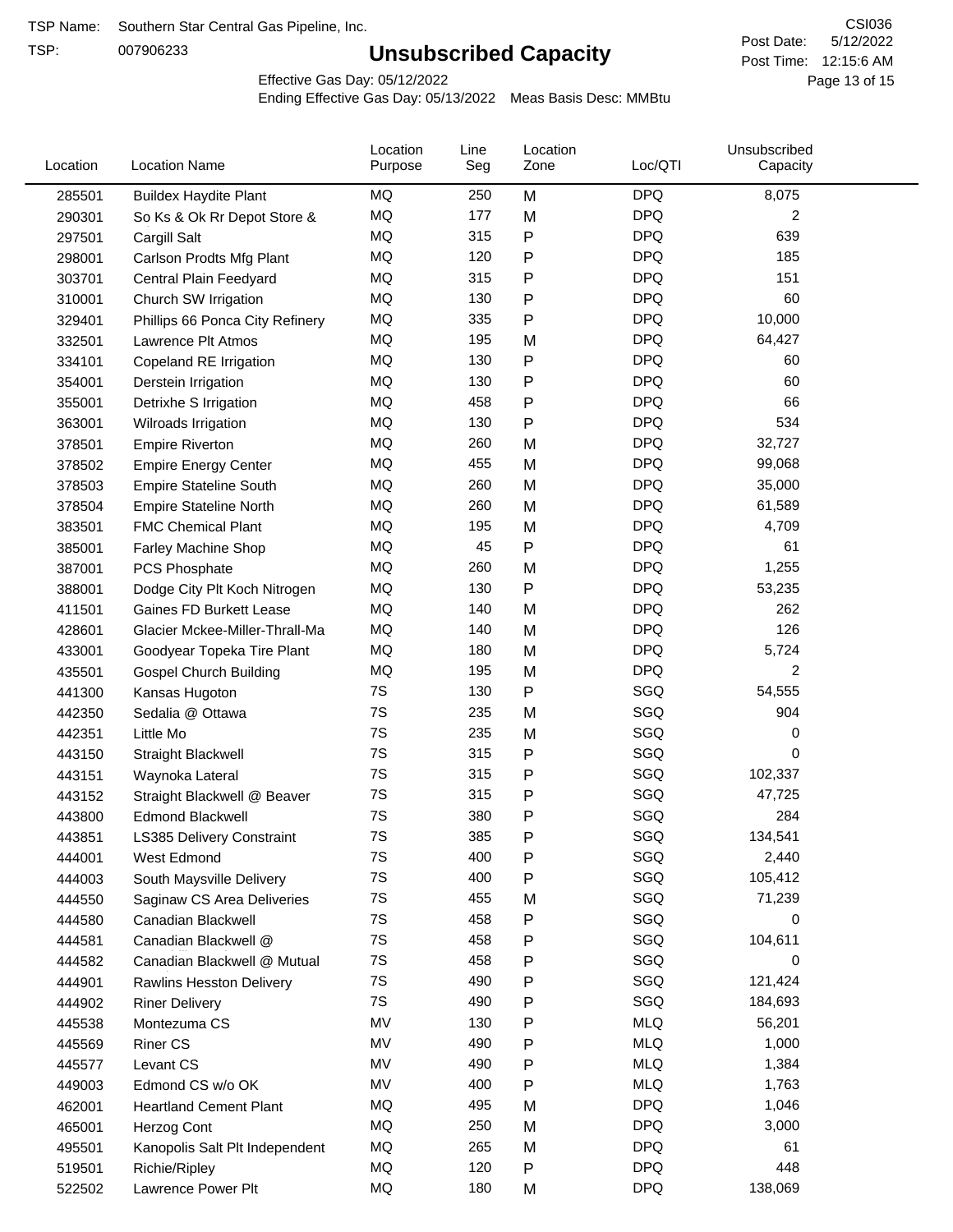TSP:

# **Unsubscribed Capacity**

5/12/2022 Page 14 of 15 Post Time: 12:15:6 AM CSI036 Post Date:

Effective Gas Day: 05/12/2022

| Location | <b>Location Name</b>                     | Location<br>Purpose | Line<br>Seg | Location<br>Zone | Loc/QTI    | Unsubscribed<br>Capacity |  |
|----------|------------------------------------------|---------------------|-------------|------------------|------------|--------------------------|--|
| 526001   | Ks Pen Boiler                            | <b>MQ</b>           | 195         | M                | <b>DPQ</b> | 805                      |  |
| 526201   | Ks Pen Kitchen                           | MQ                  | 195         | M                | <b>DPQ</b> | 626                      |  |
| 527502   | <b>Black Hills- Lawrence Service</b>     | MQ                  | 195         | M                | <b>DPQ</b> | 46                       |  |
| 527701   | <b>Black Hills- Matfield Green</b>       | MQ                  | 140         | M                | <b>DPQ</b> | 61                       |  |
| 527702   | <b>Black Hills- Towanda Service</b>      | MQ                  | 300         | M                | <b>DPQ</b> | 48                       |  |
| 527704   | <b>Black Hills-Wellington</b>            | MQ                  | 333         | ${\sf P}$        | <b>DPQ</b> | 48                       |  |
| 527705   | <b>Black Hills- Belle Plaine Service</b> | MQ                  | 333         | P                | <b>DPQ</b> | 84                       |  |
| 527706   | <b>Black Hills- S Wichita</b>            | MQ                  | 120         | P                | <b>DPQ</b> | 5                        |  |
| 541001   | L&S Beckerview, Inc                      | MQ                  | 90          | M                | <b>DPQ</b> | 137                      |  |
| 544101   | Knight Feedlot                           | MQ                  | 265         | M                | <b>DPQ</b> | 138                      |  |
| 545801   | Jayhawk Chemical Plant                   | MQ                  | 260         | M                | <b>DPQ</b> | 2,313                    |  |
| 560001   | Leavenworth Co Shop Heating              | MQ                  | 195         | M                | <b>DPQ</b> | 10                       |  |
| 571001   | <b>Bunge Milling Grain Dryer</b>         | MQ                  | 90          | M                | <b>DPQ</b> | 2,354                    |  |
| 588701   | Lyons Wtr Pump Station                   | <b>MQ</b>           | 45          | P                | <b>DPQ</b> | 61                       |  |
| 592501   | <b>MEC Machine Shop</b>                  | MQ                  | 177         | M                | <b>DPQ</b> | 186                      |  |
| 620001   | Langdon Pump Station                     | MQ                  | 130         | P                | <b>DPQ</b> | 1,000                    |  |
| 630204   | Ralph Green Powerplant                   | MQ                  | 235         | M                | <b>DPQ</b> | 19,500                   |  |
| 633001   | Mo State School Higginsville             | MQ                  | 425         | M                | <b>DPQ</b> | 164                      |  |
| 640001   | Monarch Humboldt Cem Plt                 | MQ                  | 495         | M                | <b>DPQ</b> | 8,127                    |  |
| 654101   | Mull Farms Irrigation                    | MQ                  | 130         | ${\sf P}$        | <b>DPQ</b> | 186                      |  |
| 707001   | Oxford Alfala Dehy Plant                 | MQ                  | 333         | P                | <b>DPQ</b> | 647                      |  |
| 709501   | <b>ONEOK Hutchinson Frac Plt</b>         | <b>MQ</b>           | 130         | P                | <b>DPQ</b> | 11,186                   |  |
| 719001   | Petrolite Wax Refinery                   | MQ                  | 357         | P                | <b>DPQ</b> | 4,930                    |  |
| 720001   | Woolaroc Lodge Phillips F                | MQ                  | 357         | $\mathsf{P}$     | <b>DPQ</b> | 168                      |  |
| 725001   | Harrisonville Prod Phillips Pp           | MQ                  | 235         | M                | <b>DPQ</b> | 1,414                    |  |
| 725602   | Wichita Pump Sta Phillips Ppl            | MQ                  | 120         | $\mathsf{P}$     | <b>DPQ</b> | 641                      |  |
| 731001   | Pines Int'l Dehy Plant                   | MQ                  | 195         | M                | <b>DPQ</b> | 273                      |  |
| 739001   | Danny D. & Susan J. Post                 | MQ                  | 130         | P                | <b>DPQ</b> | 60                       |  |
| 753501   | Quivira Country Club House               | MQ                  | 190         | M                | <b>DPQ</b> | 121                      |  |
| 753701   | <b>ONEOK Medford</b>                     | MQ                  | 458         | ${\sf P}$        | <b>DPQ</b> | 44,700                   |  |
| 813001   | Wineteer School 260                      | MQ                  | 295         | P                | <b>DPQ</b> | 203                      |  |
| 813401   | Grant School 497                         | MQ                  | 195         | M                | <b>DPQ</b> | 45                       |  |
| 815401   | Minneha Grade School 259                 | ΜQ                  | 120         | P                | <b>DPQ</b> | 185                      |  |
| 846001   | Smith D Irrigation                       | MQ                  | 265         | M                | <b>DPQ</b> | 61                       |  |
| 850001   | Snook M Irrigation                       | MQ                  | 130         | P                | <b>DPQ</b> | 44                       |  |
| 865001   | Southwest Elect Mfg Plant                | MQ                  | 400         | P                | <b>DPQ</b> | 394                      |  |
| 875001   | Stahl Spec Aluminum Alloy                | MQ                  | 235         | M                | <b>DPQ</b> | 4,936                    |  |
| 877001   | St Dept Boys Indust School               | MQ                  | 180         | M                | <b>DPQ</b> | 407                      |  |
| 910001   | <b>Total Ark City Oil Refinery</b>       | MQ                  | 333         | M                | <b>DPQ</b> | 203                      |  |
| 926501   | Urschel DR Irrigation                    | ΜQ                  | 458         | P                | <b>DPQ</b> | 256                      |  |
| 928001   | Mcconnell Air Force Base                 | MQ                  | 295         | P                | <b>DPQ</b> | 7,803                    |  |
| 929201   | Ft. Leavenworth Army Base                | MQ                  | 250         | M                | <b>DPQ</b> | 18,888                   |  |
| 932001   | Leavenworth Penitentiary                 | MQ                  | 250         | M                | <b>DPQ</b> | 3,206                    |  |
| 934201   | Va Admin Center                          | MQ                  | 195         | M                | <b>DPQ</b> | 6,827                    |  |
| 962001   | Sunflower Electric - Judson              | MQ                  | 130         | P                | <b>DPQ</b> | 70,924                   |  |
| 990001   | Yost LM Irrigation                       | MQ                  | 265         | M                | <b>DPQ</b> | 61                       |  |
| 999000   | PMI - Prod to Mkt Interface              | MQ                  | 909         | P                | <b>DPQ</b> | 0                        |  |
| 999000   | PMI - Prod to Mkt Interface              | M <sub>2</sub>      | 909         | M                | <b>RPQ</b> | 0                        |  |
| 999001   | Rawlins-Hesston P/M Interface            | MQ                  | 490         | P                | <b>DPQ</b> | 180,938                  |  |